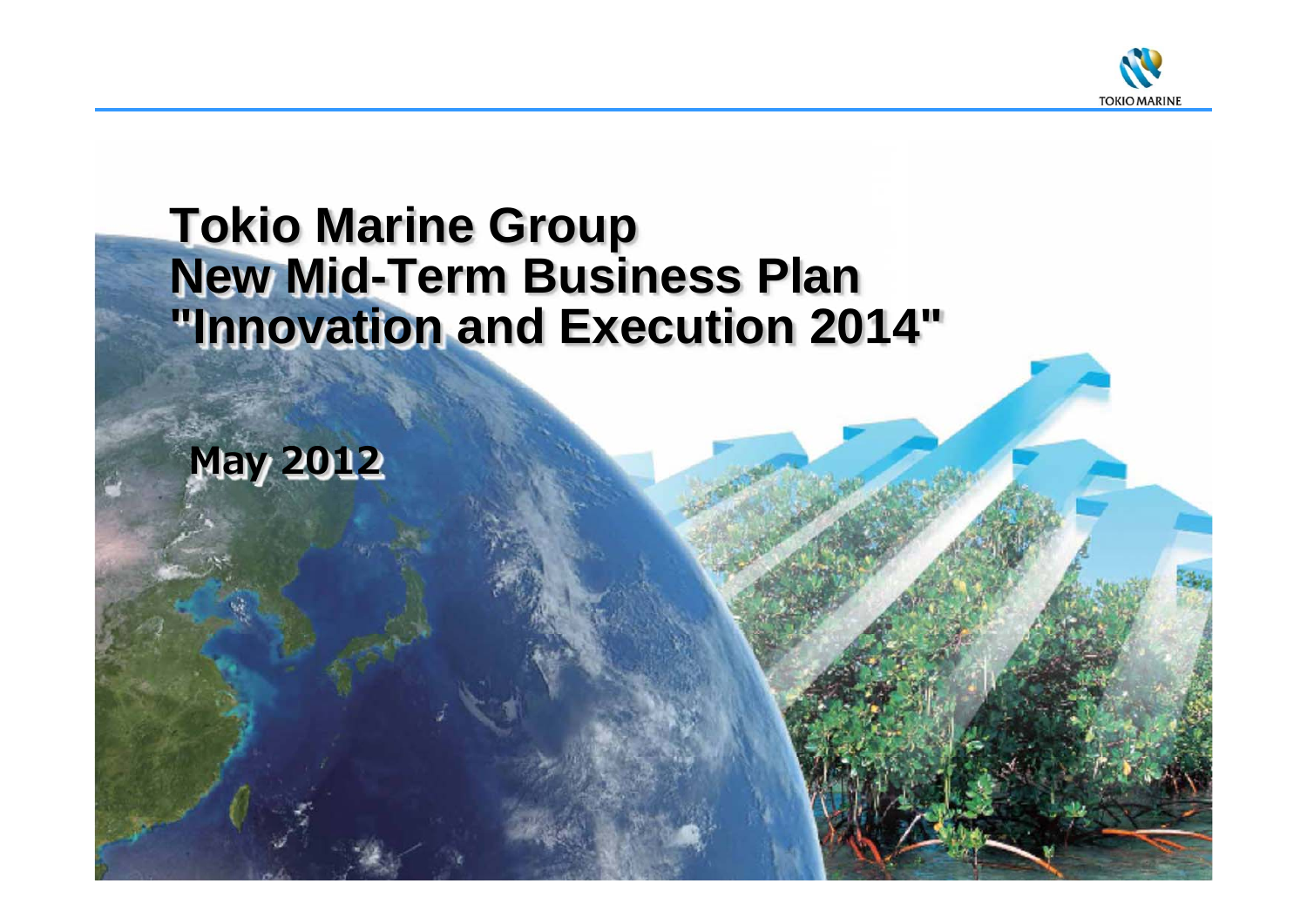

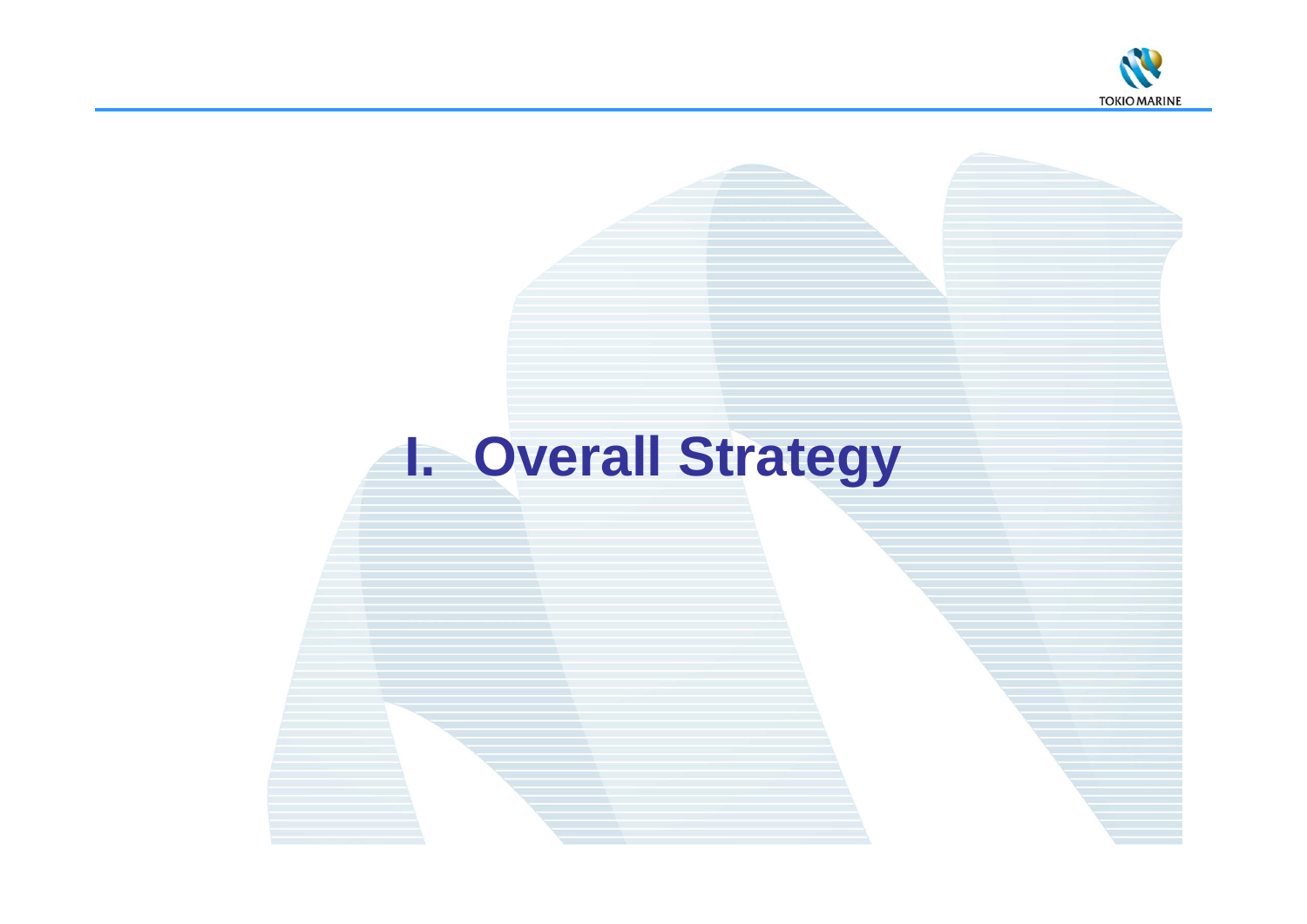# **"Innovation and Execution 2014" Overview**



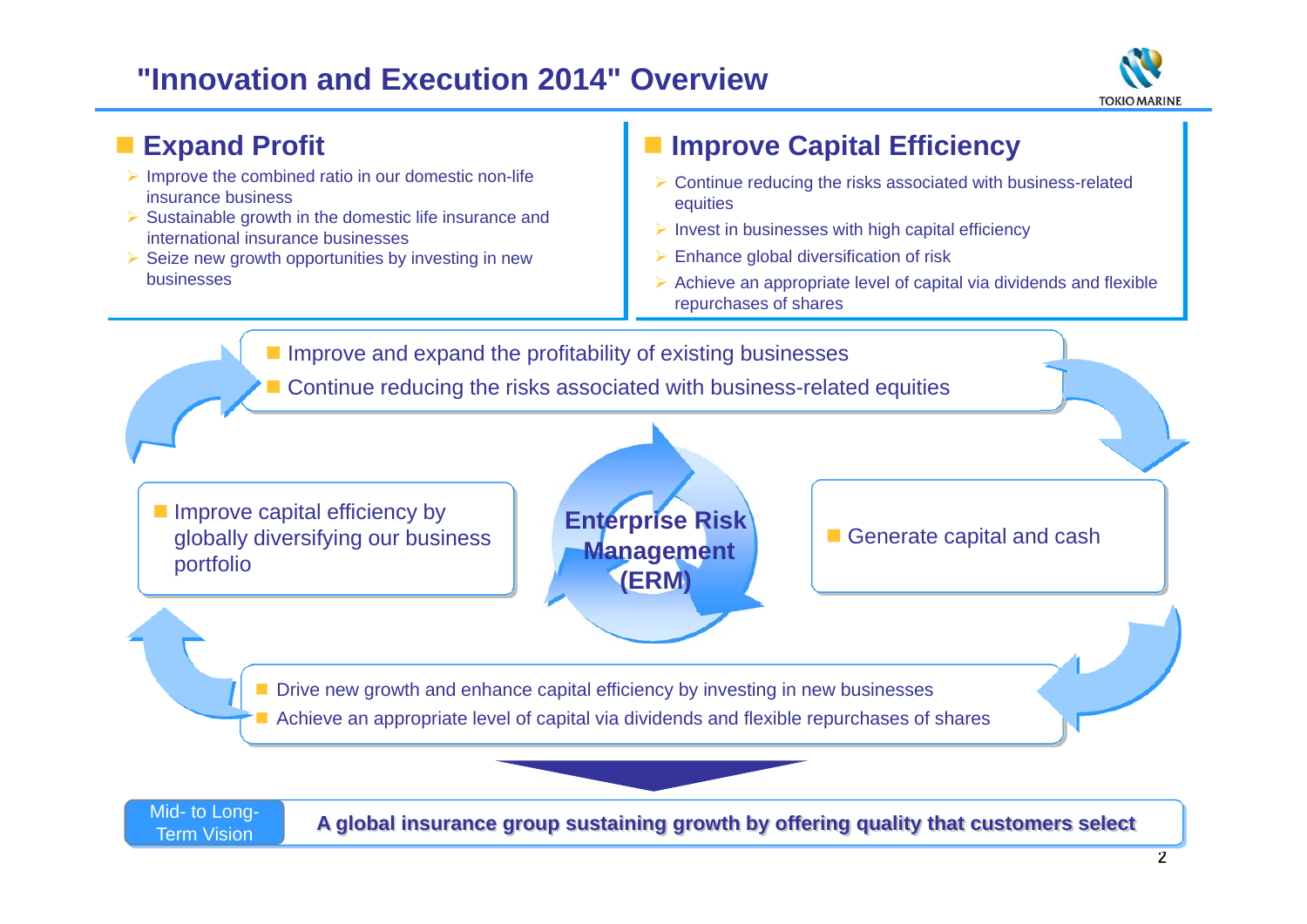# **Management Objectives in the Mid-Term Business Plan**



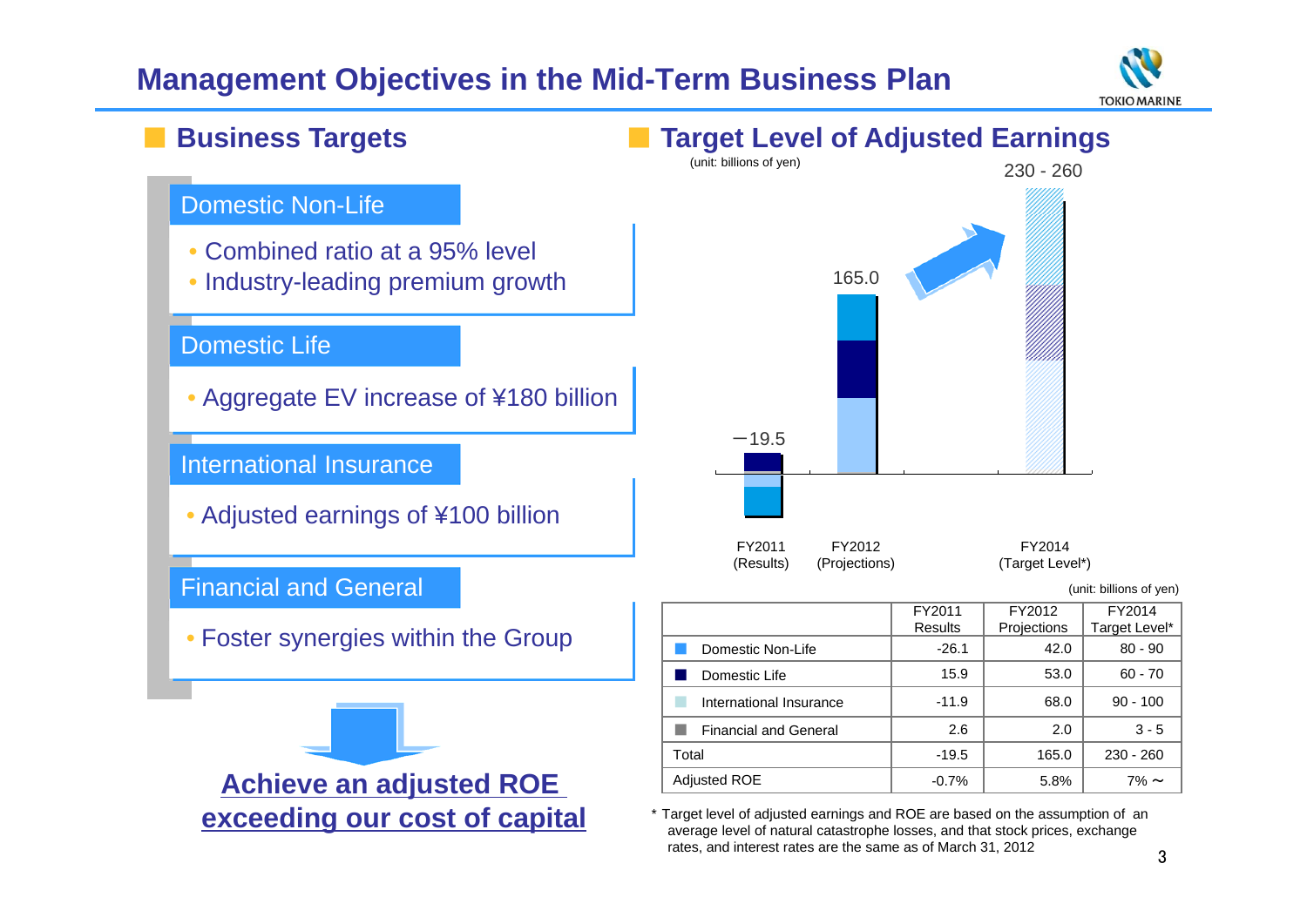

# **Aim to increase premiums through growth strategies in each business domain**

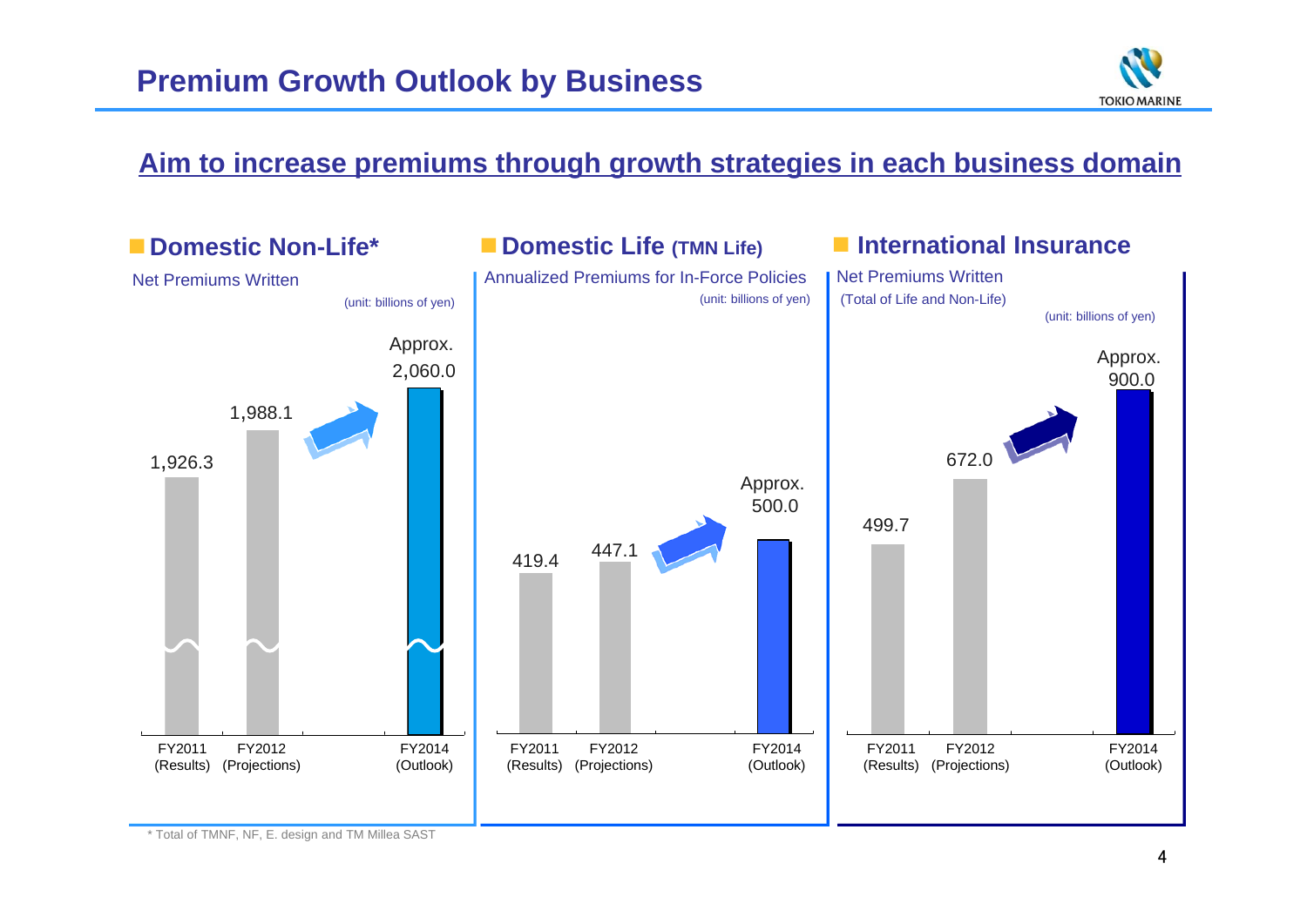# Ⅱ**. Strategies by Each Business Domain**



- Domestic Non-Life
- Domestic Life
- International Insurance
- Financial & General
- Asset Management Strategy
- Enterprise Risk Management (ERM) Return to Shareholders
- References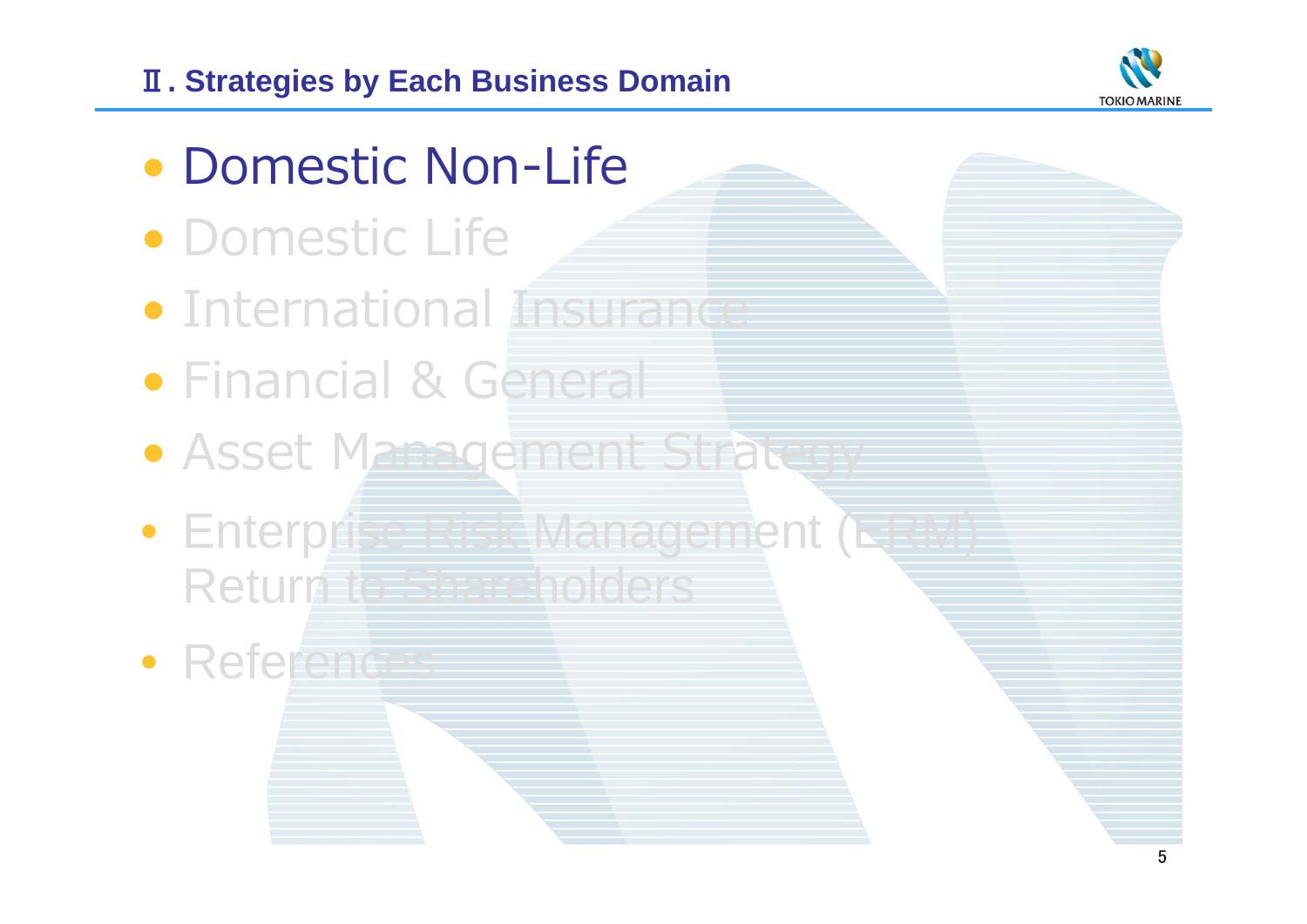# **Domestic Non-Life:Mid-Term Business Plan Management Focus**



- • Improve the profitability of auto insurance and other products, and operational efficiency in order to establish a business model that can maintain a combined ratio at a 95% level
- • Sustain our industry leading premium growth by strengthening customer contacts through better products & services, expanded sales networks and improved utilization of our IT infrastructure



# **Nisshin Fire**

- • Aim to develop a competitive advantage in the retail market through further business reform and streamlining
- • Aim for a combined ratio at a 95% level through further expansion of sales networks focusing on small and medium-sized agents

#### ■**E. design**

• Aim for top-line growth by leveraging the potential in the direct market and, by moving the business onto a growth track, turn it profitable on an annual basis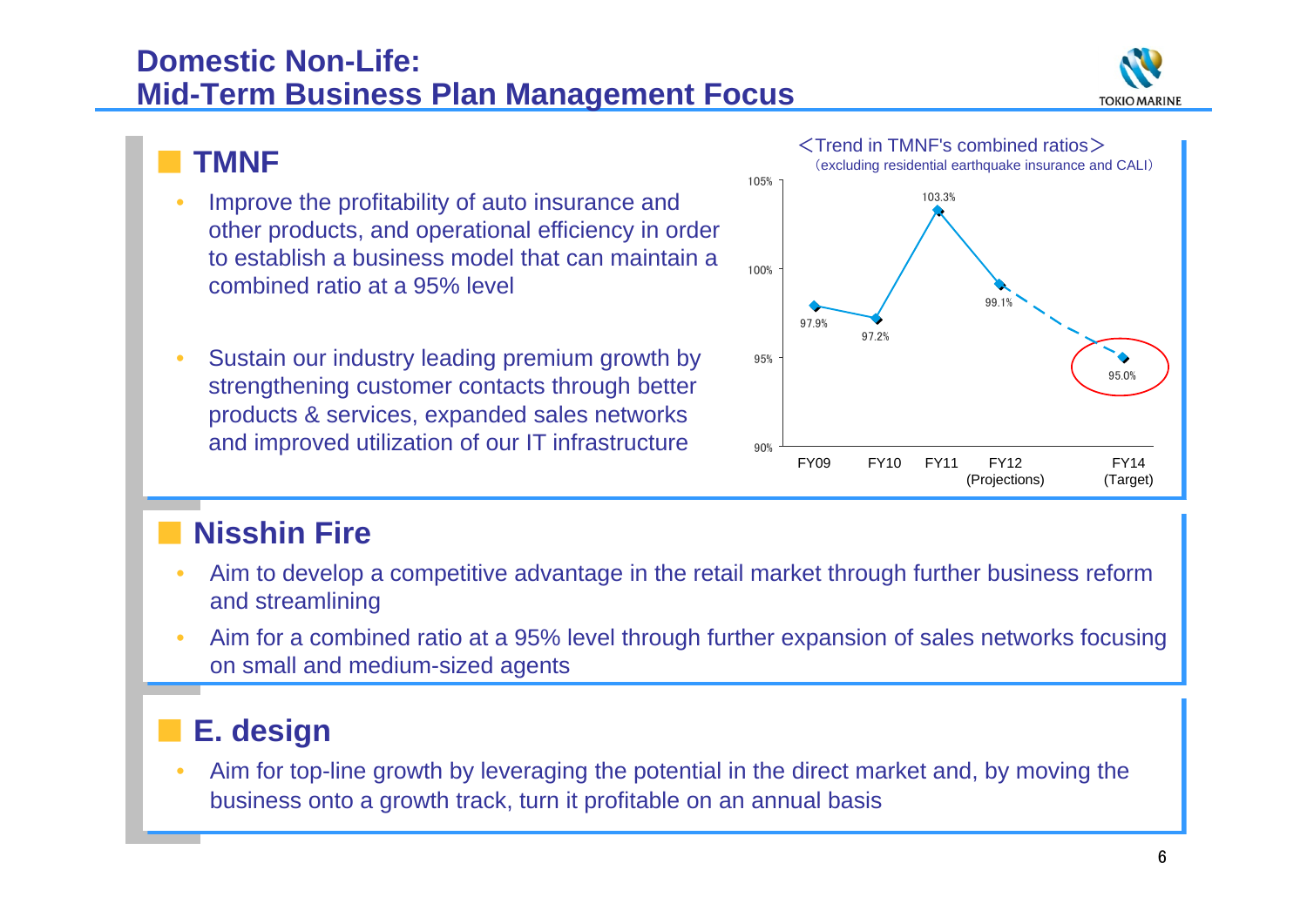

(Private insurance basis)

## **Improve profitability to achieve a combined ratio ("C/R") at a 95% level by FY2014**

Improving profitability mainly through product and rate revisions**A** Assuming negative factors in development of grade discounts and the depreciation of insured automobiles **Implementing additional measures in a timely and** effective manner in response to the underwriting results in autoLowering corporate expenses **N** Revising the agency commission points Achieve steady premium growth by enhancing the sales forceFY2011 C/R :103.3% FY2014 C/R :95%  $-$  1.0% C/R  $-2.0\%$  C/R Improve operational efficiency and achieve premium growth Improvement of underwriting

Factors relating to natural catastrophes

$$
-5.0\% \sim -6.0\%
$$
 C/R

- Assuming of an average level of looses related to natural catastrophes
- **7** Conservative assumptions as to the level of natural catastrophe-related losses and reinsurance costs in light of the increase of natural disasters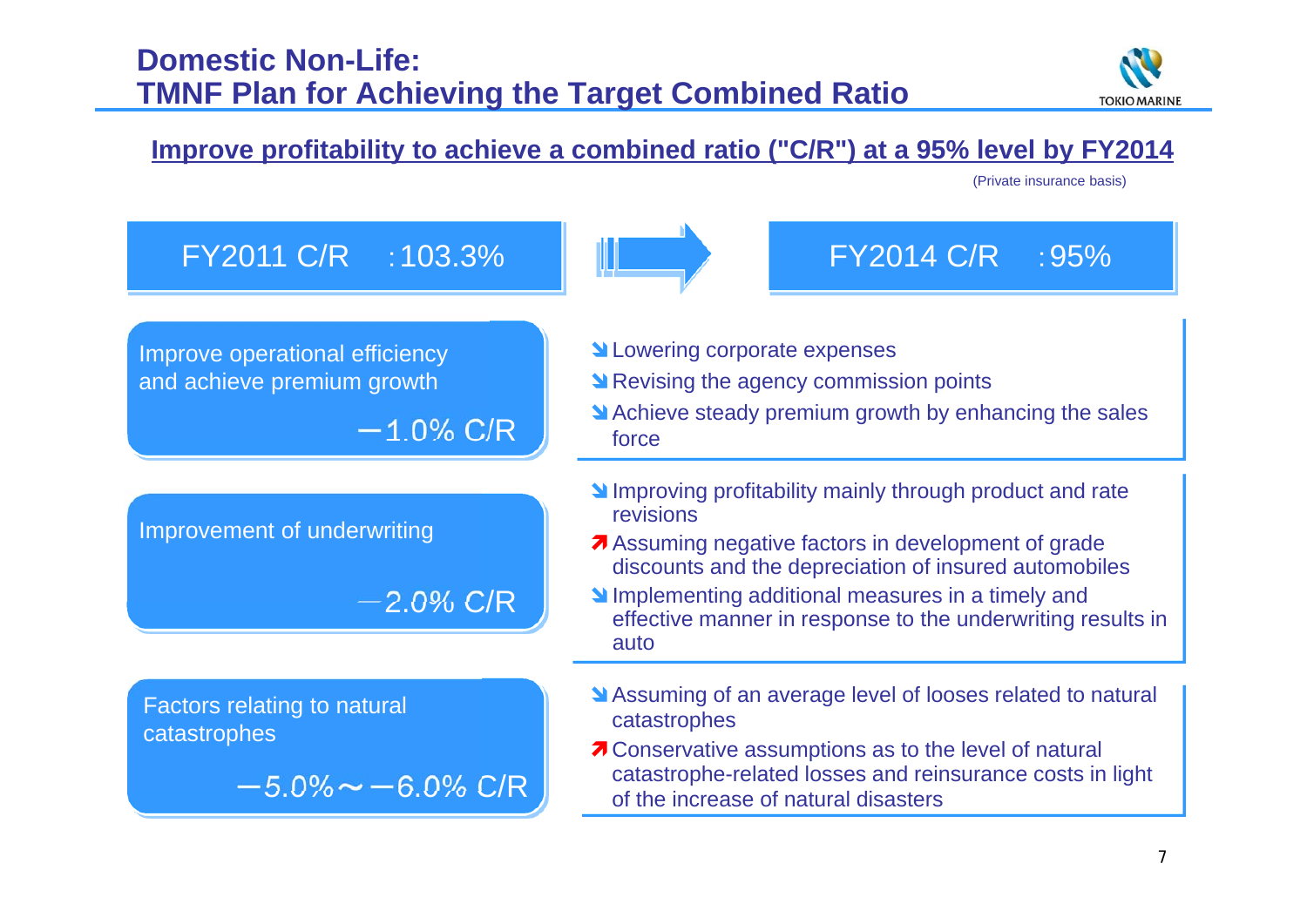# **Domestic Non-Life:TMNF Improving Profitability in Auto Insurance**



# **Target a combined ratio at a 98% level in auto through product & rate revisions and other efforts**

#### **Implemented Product & Rate Revisions**

- • **Introduction of age-bracket rate plans and rate revisions**
- •**Expected profit improvement: approx. ¥26B**

| Rate revisions and profit improvements per FY<br>(excluding revisions of Grade Rating System in non-fleet auto insurance)<br>(unit: billions of yen) |                 |             |             |             |                            |                                   |                                   |  |  |
|------------------------------------------------------------------------------------------------------------------------------------------------------|-----------------|-------------|-------------|-------------|----------------------------|-----------------------------------|-----------------------------------|--|--|
|                                                                                                                                                      | <b>Revision</b> | <b>FY09</b> | <b>FY10</b> | <b>FY11</b> | <b>FY12</b><br>Projections | <b>FY13</b><br><b>Projections</b> | <b>FY14</b><br><b>Projections</b> |  |  |
|                                                                                                                                                      | <b>Jul 2009</b> | 6.0         | 13.0        | 1.0         |                            |                                   |                                   |  |  |
|                                                                                                                                                      | <b>Jul 2010</b> |             | 6.0         | 13.0        | 1.0                        |                                   |                                   |  |  |
|                                                                                                                                                      | Jan 2012        |             |             | 3.0         | 18.0                       | 7.0                               |                                   |  |  |
|                                                                                                                                                      | Oct 2012        |             |             |             | 1.0                        | 8.0                               | 1.0                               |  |  |
|                                                                                                                                                      | Total           | 6.0         | 19.0        | 17.0        | 20.0                       | 15.0                              | 1.0                               |  |  |

#### **October 2012: New "Grade Rating System" in Auto Insurance**

- • **Ensuring fairness among policyholders by adjusting rates in accordance with the different risk profile between policyholders with past accident experienced and those without**
- • **Expected profit improvement : the new system is expected to mitigate structural factors that have caused a gradual deterioration in profitability recent years**

#### **October 2012: Product & Rate Revisions**

- •**Premium revisions for part of riders and schedules in accordance with risk profile**
- •**Expected profit improvement** :**approx. ¥10B**

#### ■ Other

- • **Taking actions to improve underwriting results, such as ensuring appropriate repair cost by expansion of affiliated repair shops and taking measures for high loss ratio accounts**
- • **Increase revenue for corporate expenses through improved renewal ratios and cultivation of new fleet contracts by supporting loss prevention initiatives**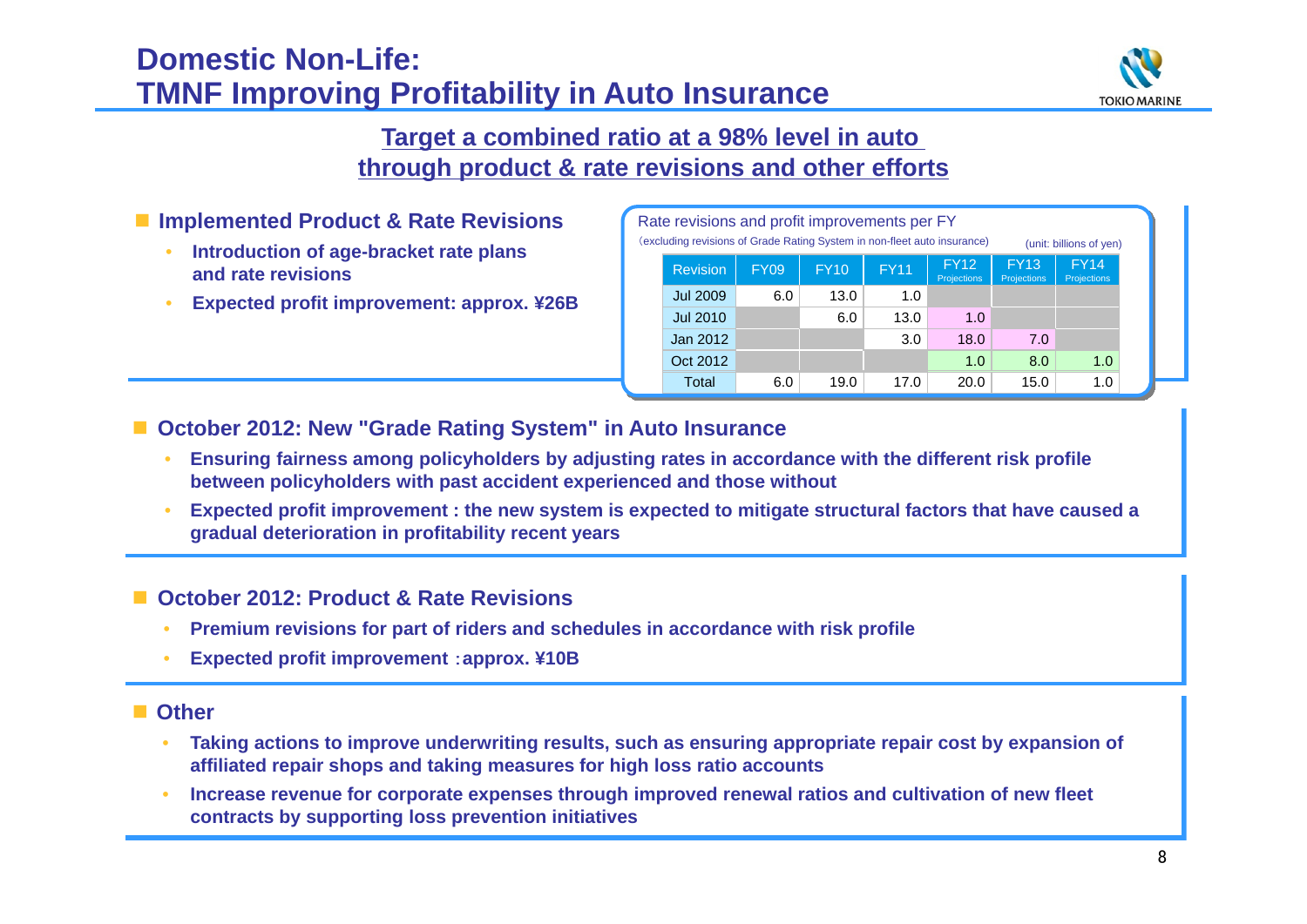# **Domestic Non-Life:TMNF Enhancing Operational Efficiency**



### **Further improve productivity by utilizing outcomes of the Business Renovation Project together with continuous reductions in business expenses**

#### **Corporate Expense & Agency Commission Ratio** (private insurance basis) **Agency Commission ratio Corporate Expense ratio** 15.2%16.3% 16.0% 14.9% 14.6%19.3% 19.1% 18.8% 18.7% 18.6%FY2009 FY2010 FY2011 FY2012 (Projections) FY2014(Target)

#### ×, **Productivity per Employee**

(Productivity per Employee = net premiums written / number of employees)



#### •**Business expense reductions**

- Under the prior mid-term business plan, nonpersonnel expenses were reduced by approximately ¥41B and the corporate expense ratio improved by 2.2 points
- Further improve the business expense ratio by about 1 point through cost-cutting efforts centered on IT and revisions of points for agency commissions

#### • **Productivity Improvement**

- Outcome of the Business Renovation Project:
	- •Significant reduction in internal processes
	- •Streamlined operation processes
	- • Enhanced human resource utilization in marketing activities
- Aiming to further improve productivity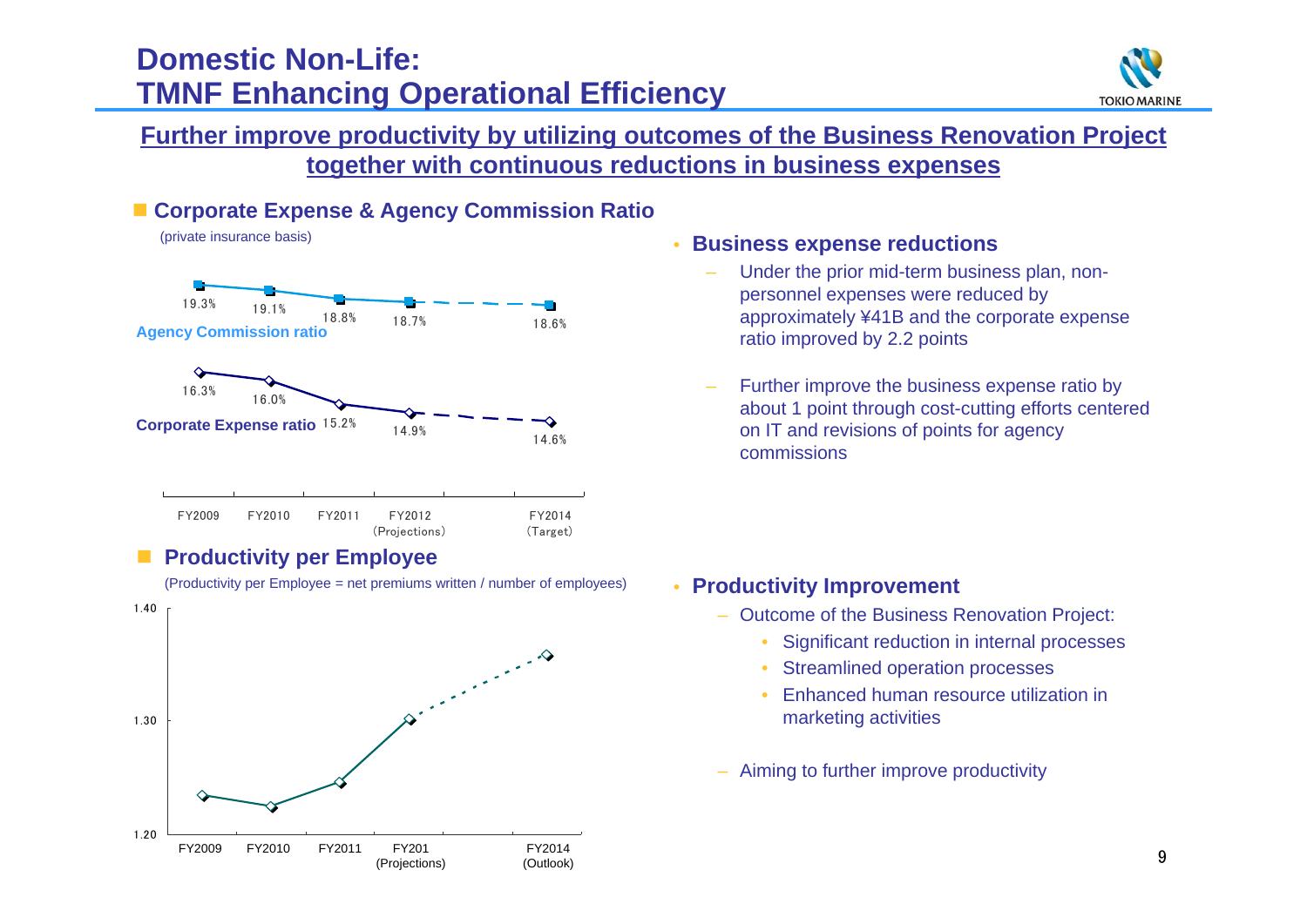

### **Achieve industry-leading premium growth via strengthening customer contacts**

| Provide competitive products & services                                                                                                                             | managerial accounting basis                                                                                                                                                                                      |
|---------------------------------------------------------------------------------------------------------------------------------------------------------------------|------------------------------------------------------------------------------------------------------------------------------------------------------------------------------------------------------------------|
| <b>Super Insurance</b><br>• Expected revenue increase: ¥14.5B*<br>• Expected new policies: 980,000<br>• Professional agency channels providing Super Insurance: 50% | • Super Business Insurance<br>• Expected revenue increase: ¥9.5B*<br>• Product revision planned in January 2013<br>• One-day Auto insurance<br>• Expand into the market of young-adults who do not yet own a car |
| Improve the quality and scale of our sales networks                                                                                                                 |                                                                                                                                                                                                                  |

- **Alliance with Meiji Yasuda Life Insurance Company** • Expected revenue increase: ¥18B\*
- **Expansion of new agents**
	- Aim to add 2,000 non-life insurance agents every year



- **Simple and user-friendly operations**
	- Completing an insurance contract process through tablet and other mobile terminals
- **Positive outcome of previous mid-term business plan**
	- Positive growth potential. Premium growth rate in 2H of FY2011 was 6.4%\* compared with 3.1%\* in 1H of FY2011

\* managerial accounting basis

- **Aiming at industry-leading premium growth**
	- Aiming at CAGR of 2.1%, approx. ¥1.9 trillion of net premiums written, or more than ¥2.0 trillion of premiums on an managerial accounting basis by the end of FY2014 (FY2011 result was ¥1,908.1B)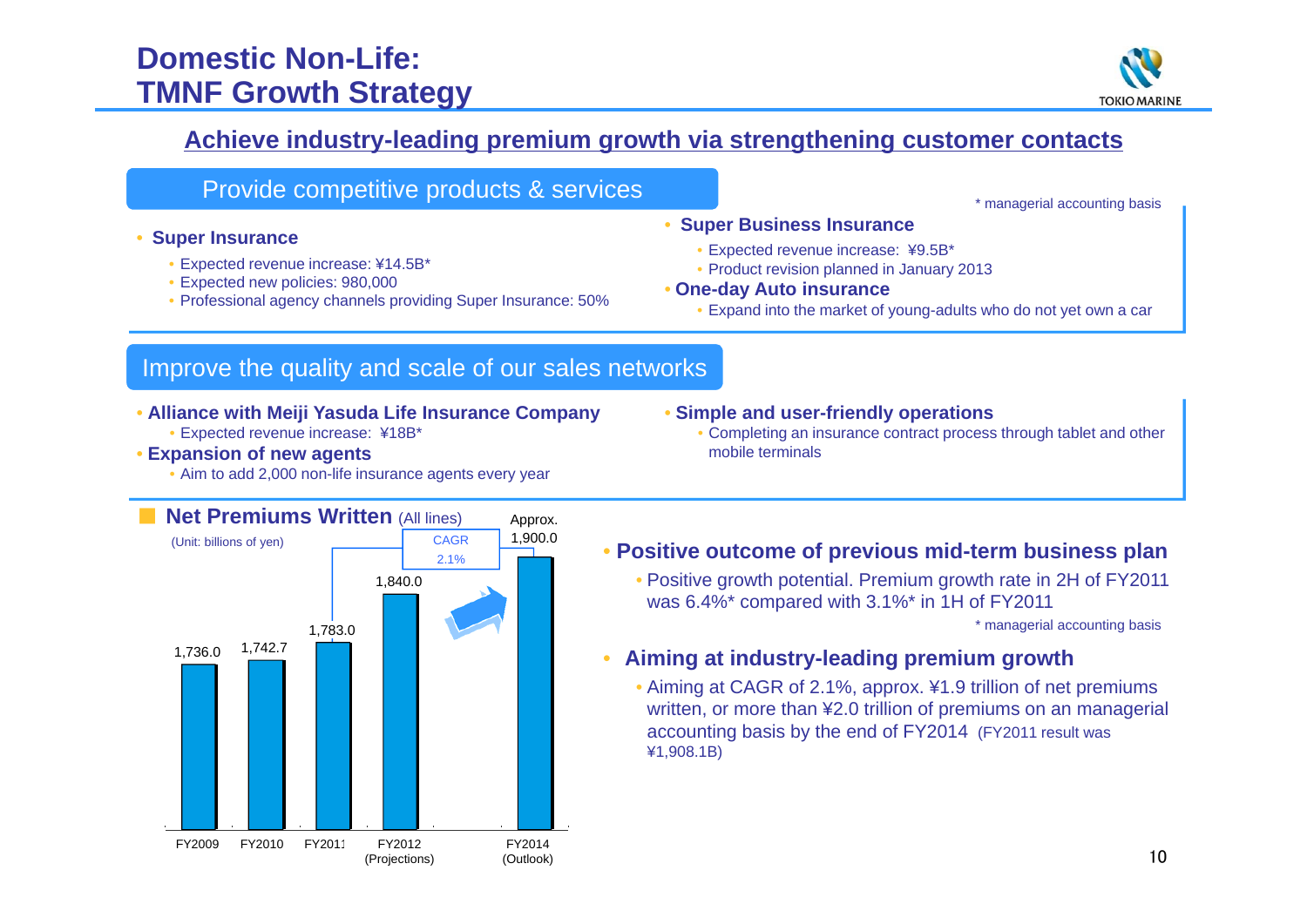

# • Domestic Non-Life

- Domestic Life
- International Insurance
- Financial & General
- Asset Management Strategy
- Enterprise Risk Management (ERM) Return to Shareholders
- References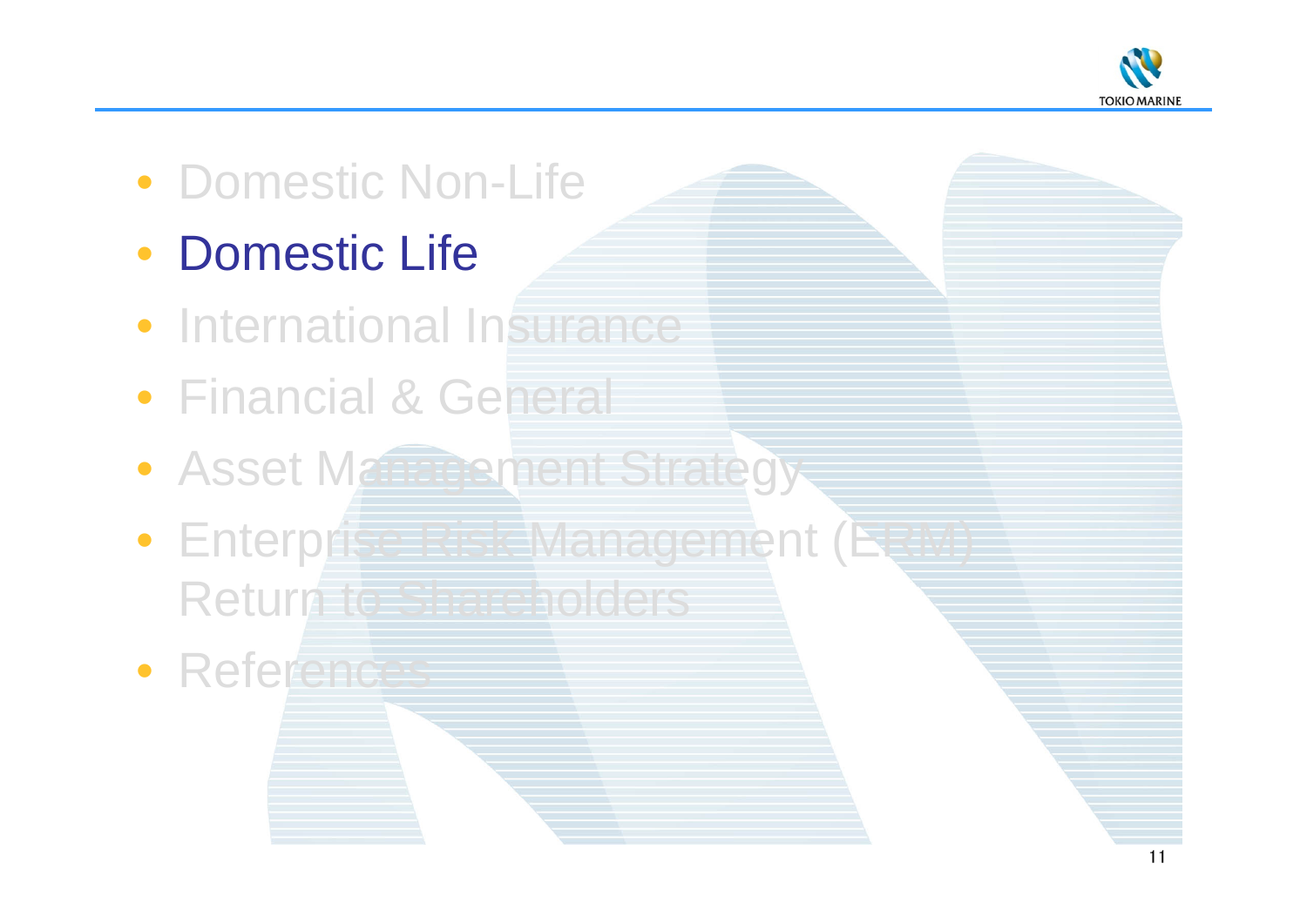

# **Target an aggregate Adjusted Earnings increase of ¥180 billion (EV increase) \***

\*Excluding capital transactions



- **Annualized Premiums** (unit: billions of yen)
	- **New Policies**



• **In-Force Policies**

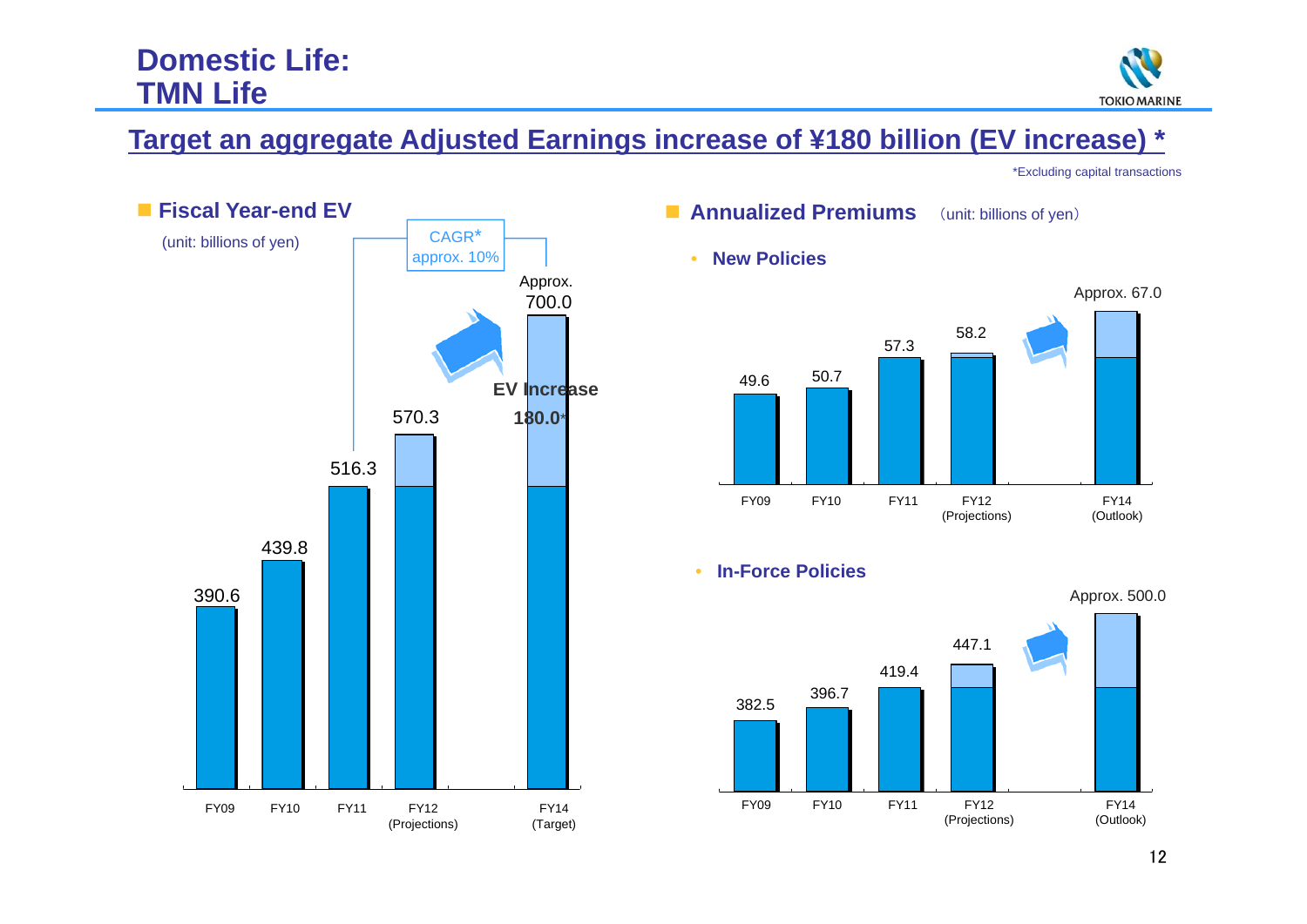# **Domestic Life:TMN Life Growth Strategy**



#### **Channel & Product Strategy**

#### **Diversified utilization of distribution channels centered on Develop Attractive New Products non-life agents**



# **Sustainable growth in premiums and profit**

#### **Priority Initiatives**

#### **"Integrating Life and Non-life sales"**

#### **Promote cross-selling of life insurance products to non-life insurance customers**

- • Strengthen support and training of non-life insurance agents to increase their life insurance sales
- Promote consulting sales of both life and non-life insurance through "Super Insurance"
- •Further develop LP's tie-up sales with non-life agents

#### **Adoption rate\* of Super Insurance with third sector coverage**

\*Adoption rate: Number of "Super Insurance" new policies with third sector coverage / number of total "Super Insurance" new policies

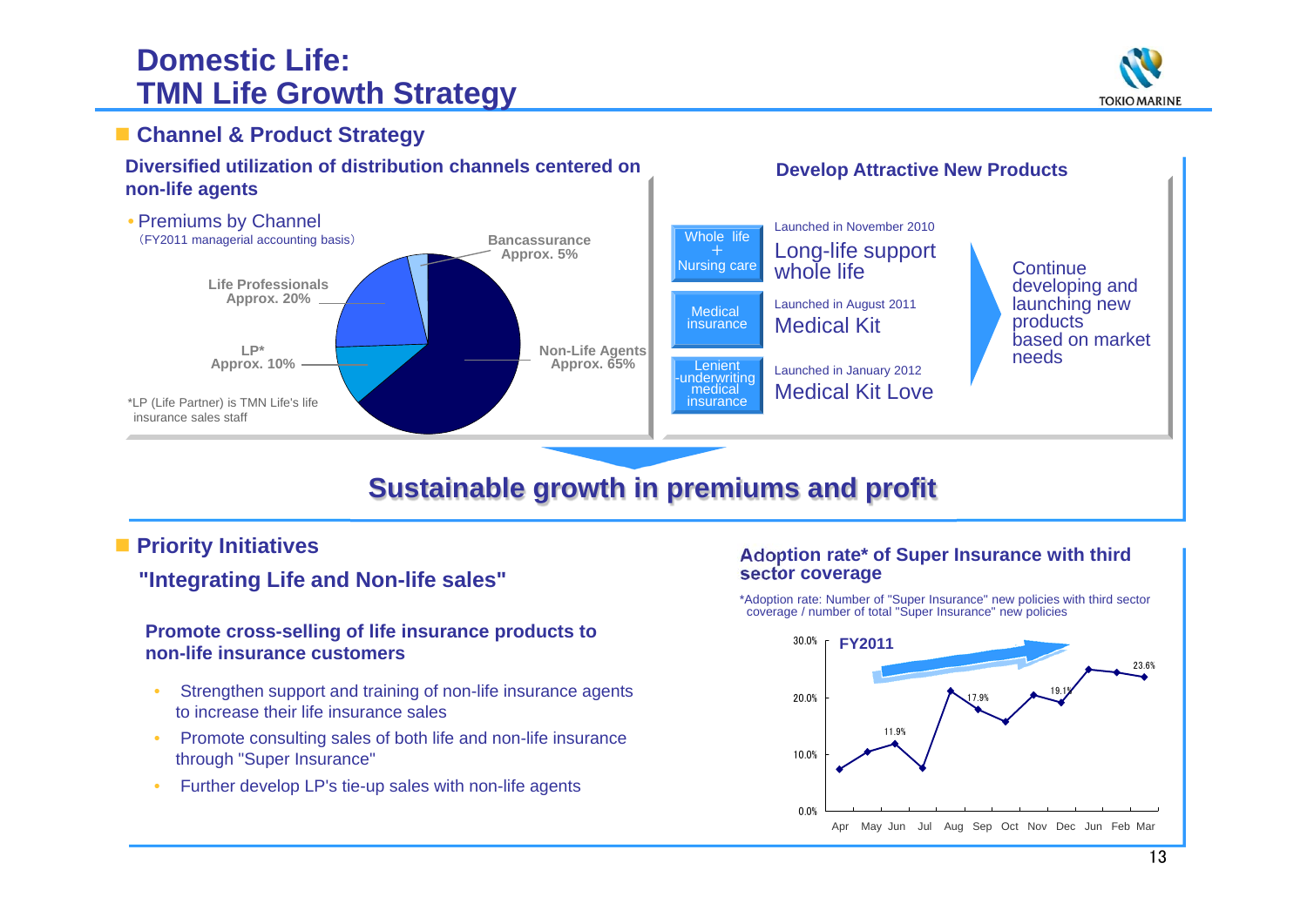

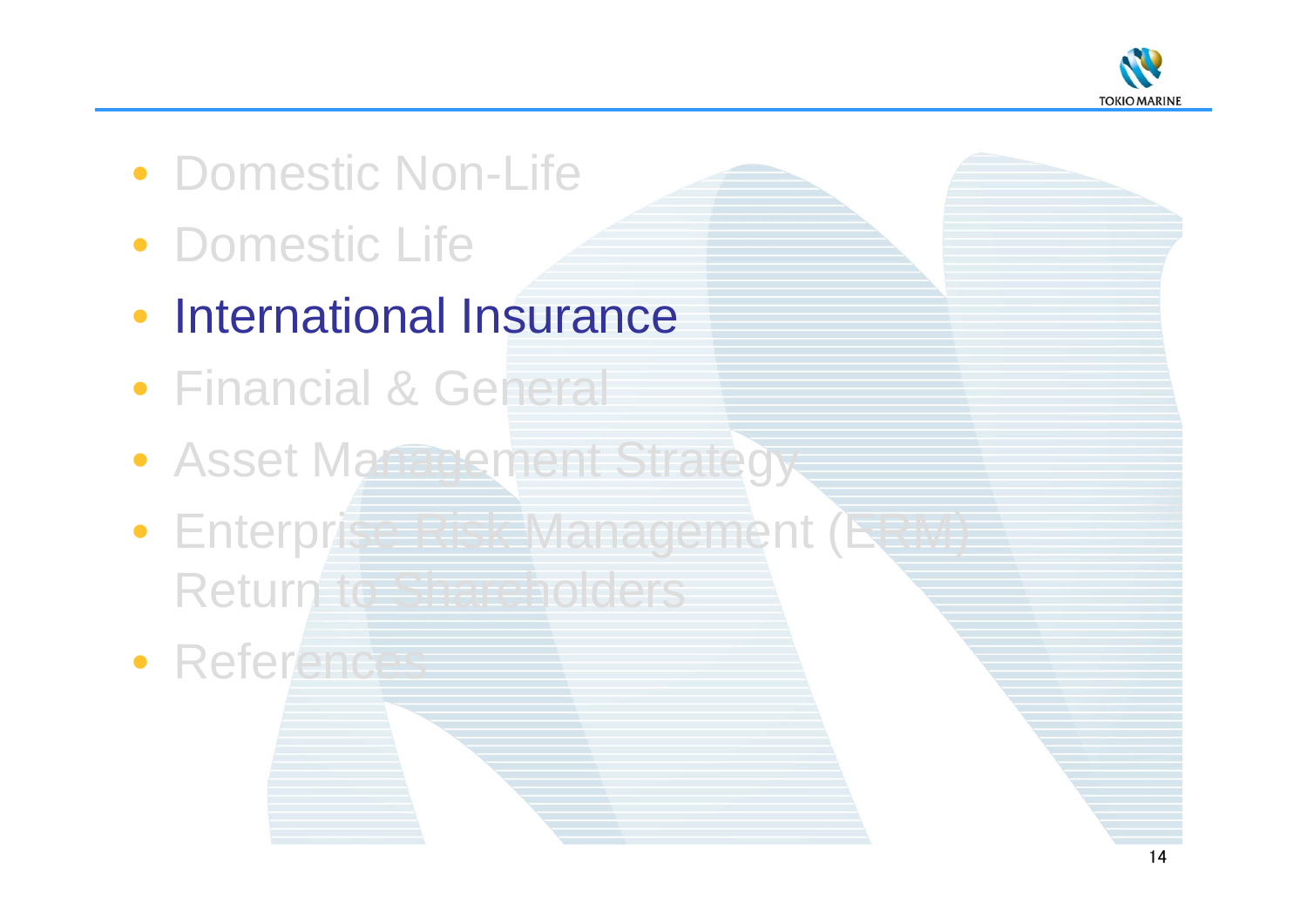# **International Insurance Business**



# Achieve sustainable growth and profit expansion as the growth drivers of Tokio Marine Group

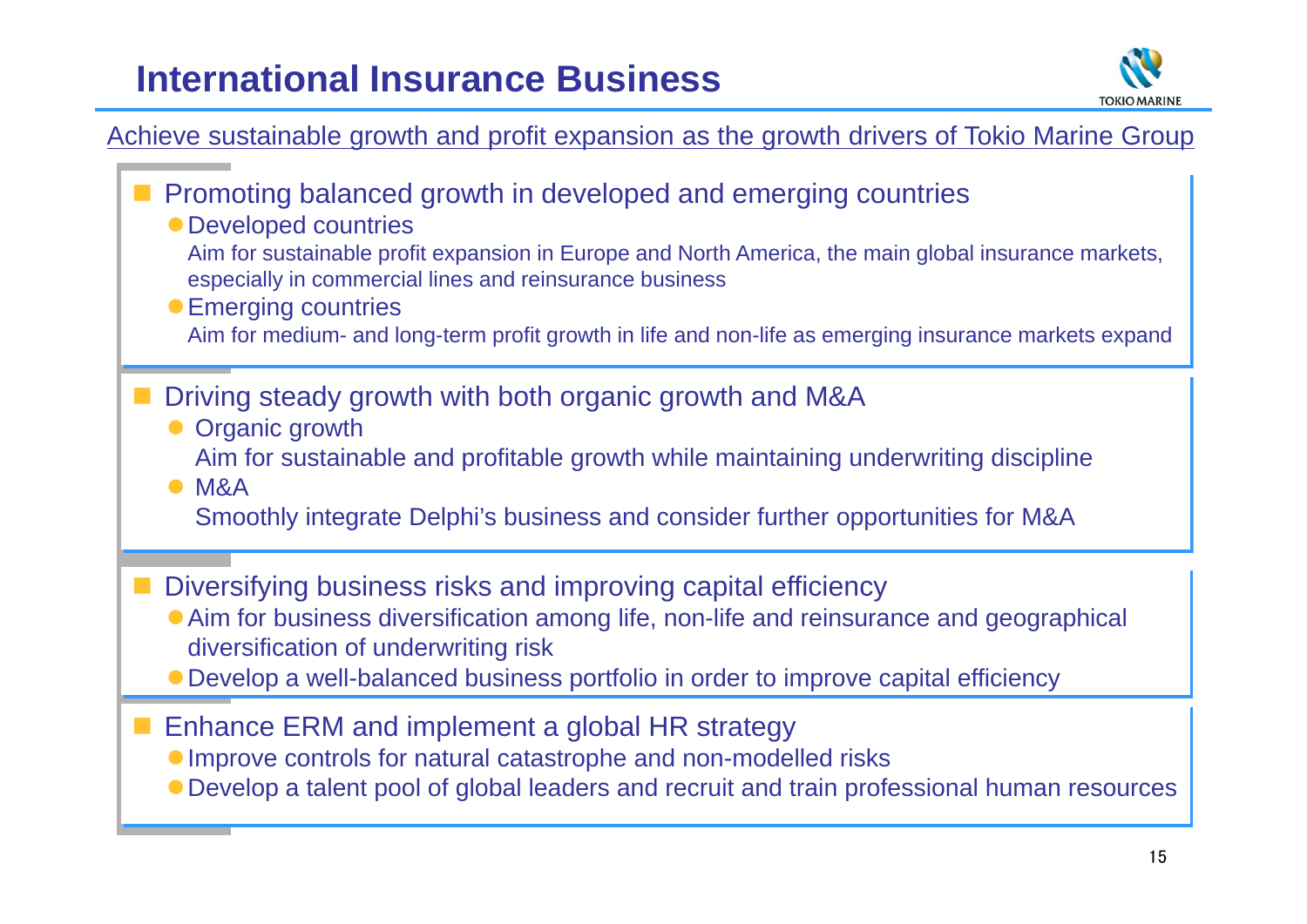# **International Insurance Business**





\*1: Excluding the adjustment relating to natural disasters in FY2011 1Q (27.9 billion yen)

\*2: Excluding the impact of natural catastrophes such as Thailand flood in excess of the amount forecast in the original plan

\*3: Delphi's adjusted earnings is a provisional amount. FY 2012 includes half of Delphi's full-year forecast amount.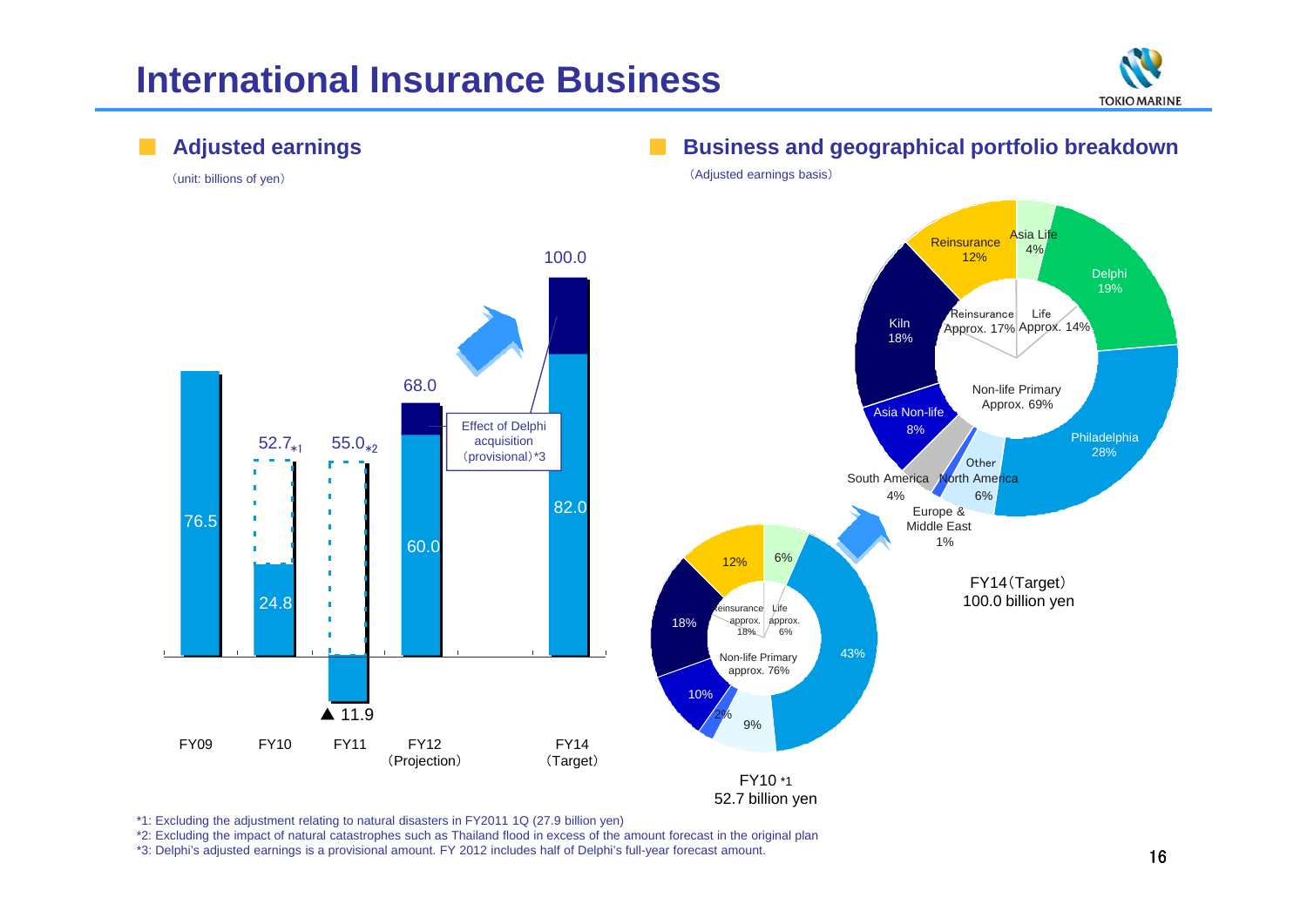# **International Insurance Business: Europe & North America Strategy (1) (Philadelphia and North America)**

# **TMNA**(**Tokio Marine North America**)

Promote the growth strategy of entire U.S. business and provide the efficiency in back-office operations as the holding company for the U.S. operations

#### П **Philadelphia**

- Aim to continue profitable growth by displaying the solid business model through product development focusing on niche markets and achieving high renewal rates for profitable contracts
- Aim for 14% CAGR in net premiums written through entry into new business lines and expansion of distribution channels
- Aim to keep the combined ratio at or below 95% through strict profit management

### **Other U.S. Operations**

- Tokio Marine Nichido Fire (U.S. Branch): Aim to expand profit by targeting in Japanrelated commercial business
- First Insurance Company of Hawaii (FICOH): Aim to secure its position as one of top non-life insurance companies in Hawaii

<Net premiums written and adjusted earnings of Philadelphia >



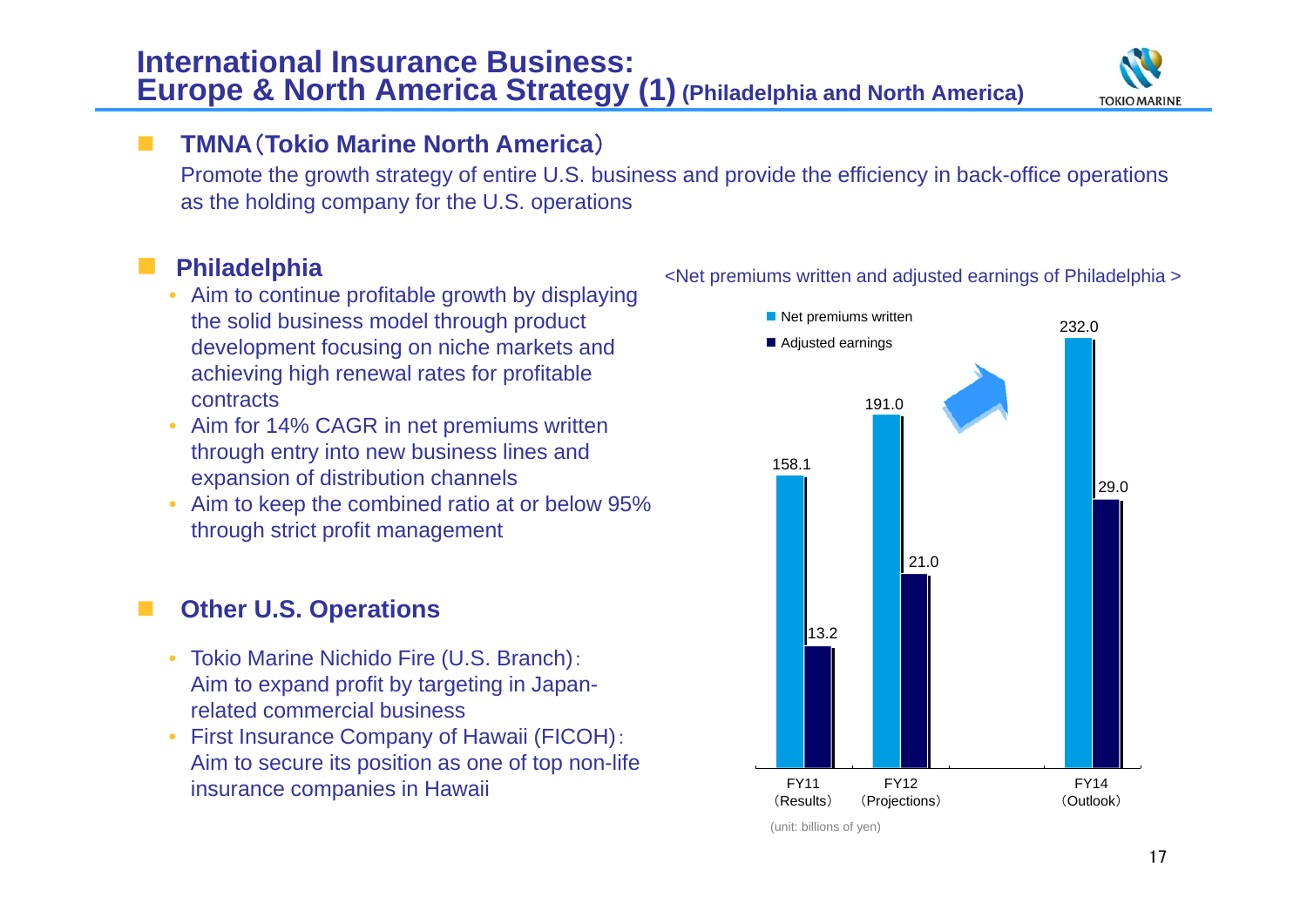

## **Promote the smooth integration of Delphi and its business expansion by leveraging Delphi's strengths**

### ■ Delphi's strengths

- Strong focus on niche business lines in the employee benefits market
- Strict underwriting discipline and focus on the bottom line
- Experienced and excellent management team
- Stable financial performance and sound financial strength
- Limited exposure to natural catastrophe risks and relatively insulated from the U.S. P&C insurance pricing cycle

# **Business Strategy**

- Non-life insurance
	- $\triangleright$  Leader in excess worker's compensation insurance (approximately 30% share)
	- $\triangleright$  Aim to further expand business opportunities through a promising client base of municipalities, schools and hospitals
- Life-insurance
	- $\triangleright$  Aim to expand sales of disability insurance by focusing on less competitive SME markets

# **Synergy strategies**

- Backed by our superior credit rating, aim to grow Delphi's worker's compensation and fixed annuities businesses
- Promote cross-selling and marketing with Philadelphia among our overlapping client base



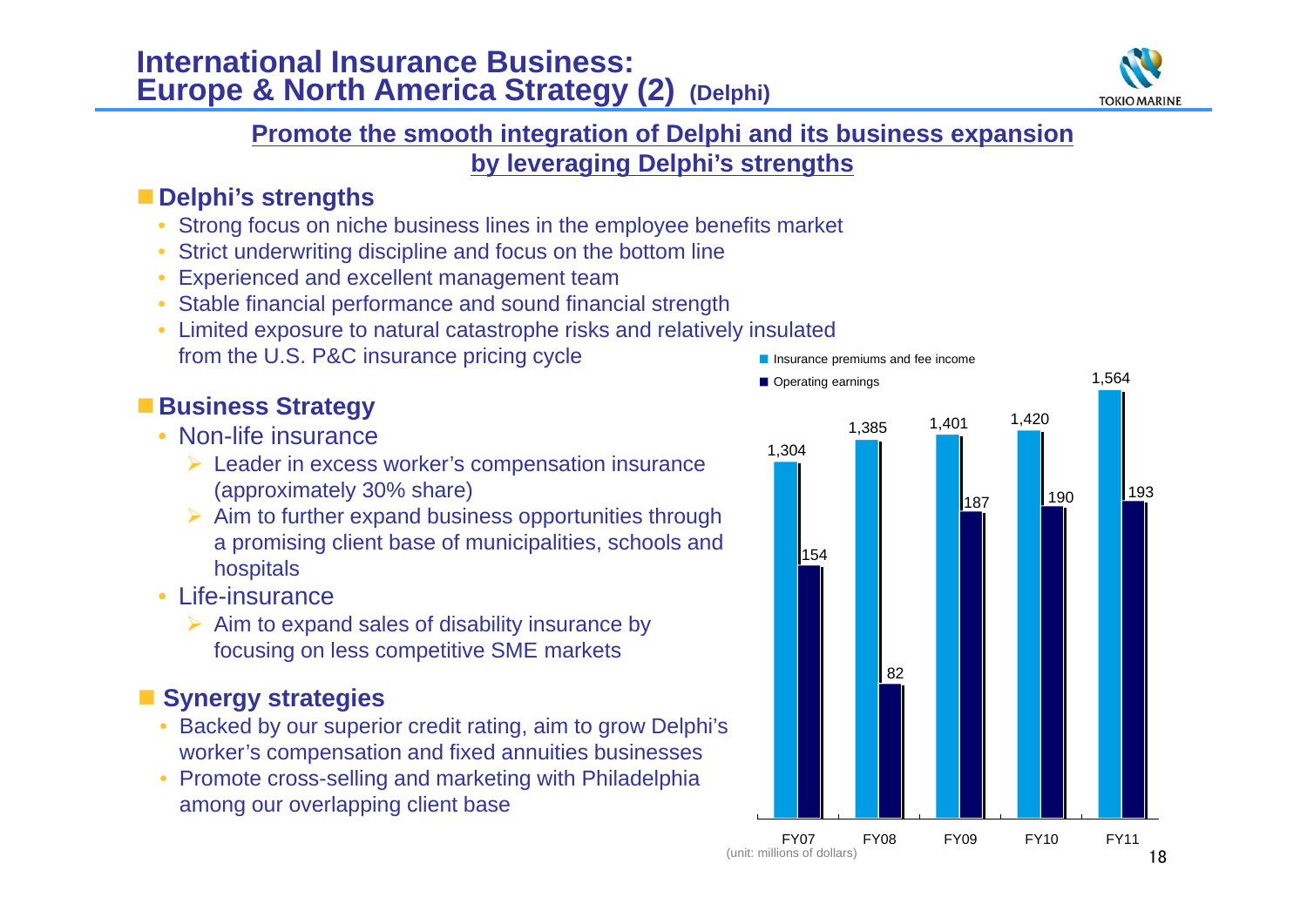# **International Insurance Business: Europe & North America Strategy (3) (Kiln and Reinsurance)**



#### **Contract Kiln**

- • Aim to increase profit by taking a flexible approach to underwriting based on the market cycle and by leveraging Kiln's expertise in underwriting and product development
- • Aim to grow revenue in the U.S. through WNC(\*) and other overseas markets such as continental Europe and Asia
- • Aim to keep the combined ratio in the 80s through maintaining underwriting discipline



#### **Reinsurance companies**

- • Aim to achieve steady profit through diversification of business lines and geographic spread by expanding coverage to non-natural catastrophe risks
	- $\triangleright$  Portfolio diversification by expanding the casualty business
	- $\triangleright$  Business expansion via the Australia and Switzerland branches
- • Improve management of natural catastrophe portfolio by advanced ERM
- Aim to keep the combined ratio in the 80s through maintaining underwriting discipline



<Net premiums written and adjusted earnings of Tokio Millennium Re>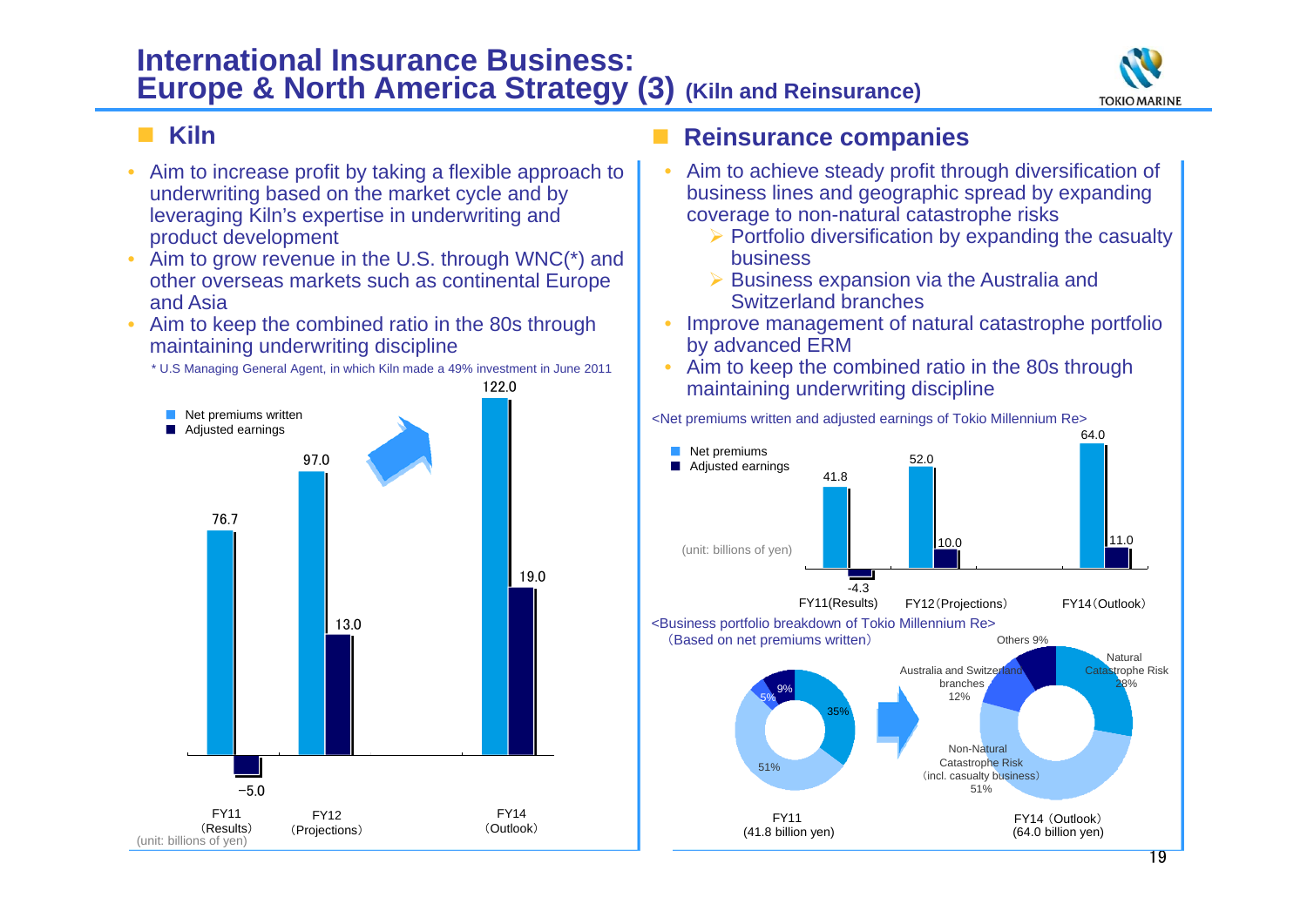# **International Insurance Business: Emerging Markets Strategy**



#### **Promote business expansion in Asia, South America, the Middle East and other regions with market growth potential**

|                                | <b>Compound Annual</b><br><b>Growth Rate</b><br>$(FY11 - 14)$ |                                                     |                                     | <b>Key Strategies</b>                                                                                                                                                                                                                                                                                                                                                                                                                                                                                                           |
|--------------------------------|---------------------------------------------------------------|-----------------------------------------------------|-------------------------------------|---------------------------------------------------------------------------------------------------------------------------------------------------------------------------------------------------------------------------------------------------------------------------------------------------------------------------------------------------------------------------------------------------------------------------------------------------------------------------------------------------------------------------------|
|                                |                                                               | <b>Tokio Marine</b><br><b>Entities</b><br>(Outlook) | Forecast<br><b>Market</b><br>growth |                                                                                                                                                                                                                                                                                                                                                                                                                                                                                                                                 |
|                                | Non-Life                                                      | 14%<br>(Approx. 84<br>billion yen*)                 | Approx.<br>8%                       | <b>O South East Asia</b><br>• Promote the expansion of the auto insurance business with profitability<br>Actively provide coverage and service to Japanese clients rapidly growing their presence in the region<br>O China<br>Propel sales of personal auto insurance in one of the world's largest automobile markets<br>• Expanding the business area by increasing the branch network<br>$O$ India<br>Expanding through a bottom-line oriented sales strategy focused on auto insurance and development<br>of sales channels |
| <b>Asia</b>                    | <b>Life</b>                                                   | 25%<br>(Approx. 64<br>billion yen*)                 | Approx.<br>15%                      | Singapore, Malaysia and Thailand<br>Establish a stable foundation for growth by expanding distribution channels to meet the needs of a<br>growing middle-class<br>$O$ India<br>• Move onto a growth path by using the Tokio Marine Group's know-how, marketing and product strategy<br>and operational efficiency<br>O Indonesia<br>Enter the growing Indonesian life insurance market. Implement a long-term growth strategy by<br>leveraging the talent and know-how of Tokio Marine Group                                    |
| <b>South</b><br><b>America</b> | Non-Life                                                      | 13%<br>(Approx. 86<br>billion yen*)                 | Approx.<br>8%                       | <b>O</b> Brazil<br>Improve profitability through disciplined underwriting and cost-cutting efforts<br>Expand in growing businesses such as personal auto and property insurance                                                                                                                                                                                                                                                                                                                                                 |
| <b>Middle</b><br><b>East</b>   | Takaful                                                       | 35%<br>(Approx. 3<br>billion yen*)                  | Approx.<br>10%                      | Saudi Arabia<br>Completed IPO. Establish the business and pursue growth opportunities<br>O Egypt<br>Expand business in line with the profitability of the life and non-life insurance businesses                                                                                                                                                                                                                                                                                                                                |

\*FY14 Net premiums written outlook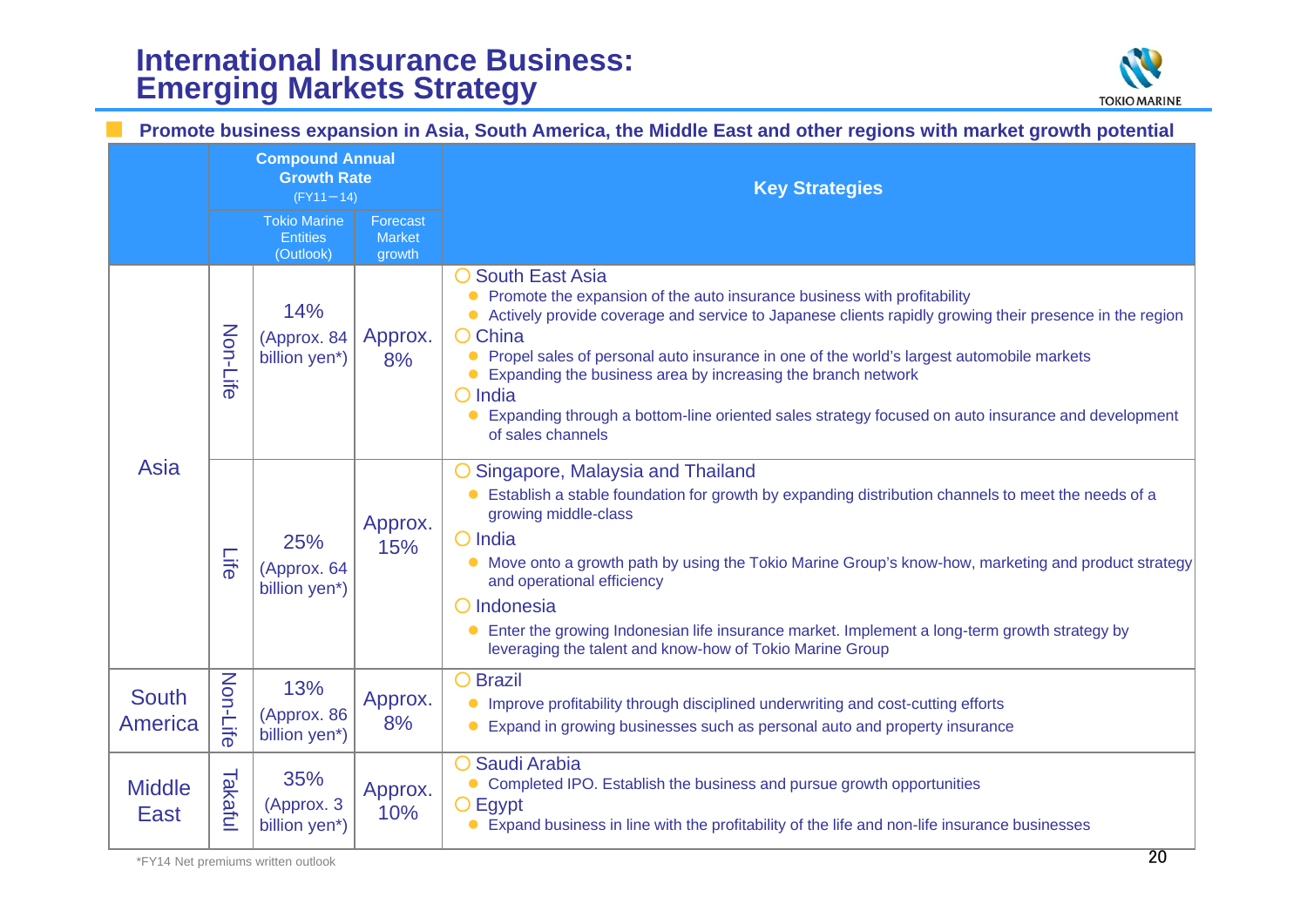

- Domestic Non-Life
- Domestic Life
- **International Insurance**
- Financial & General
- Asset Management Strategy
- Enterprise Risk Management (ERM) Return to Shareholders
- References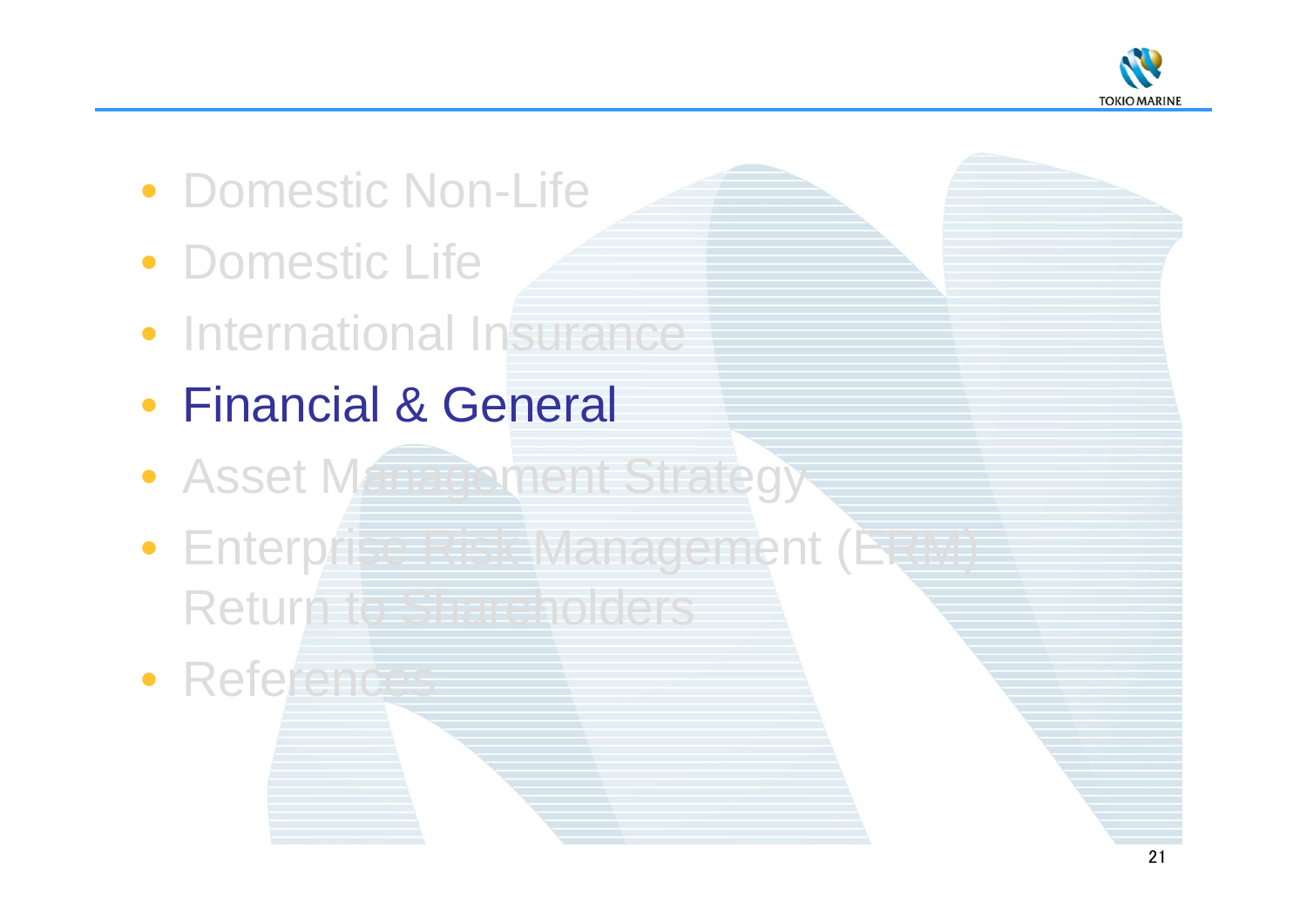# **Financial and General Businesses**



# **Financial Business**

- • Improve the Group's business portfolio and contributions to the Group's overall profit growth by developing businesses with high capital efficiency, centering on the asset management (fee-based) business
- • Increase assets under management by more than ¥1 trillion by promoting the globalization of products and sales

## **General Business**

- • Aim at profit growth in each business field through improved cooperation among group companies
- • Contribute to improved competitiveness of the Group's insurance companies through higher quality products and services and operational efficiency
- • Pursue new business opportunities in growth markets

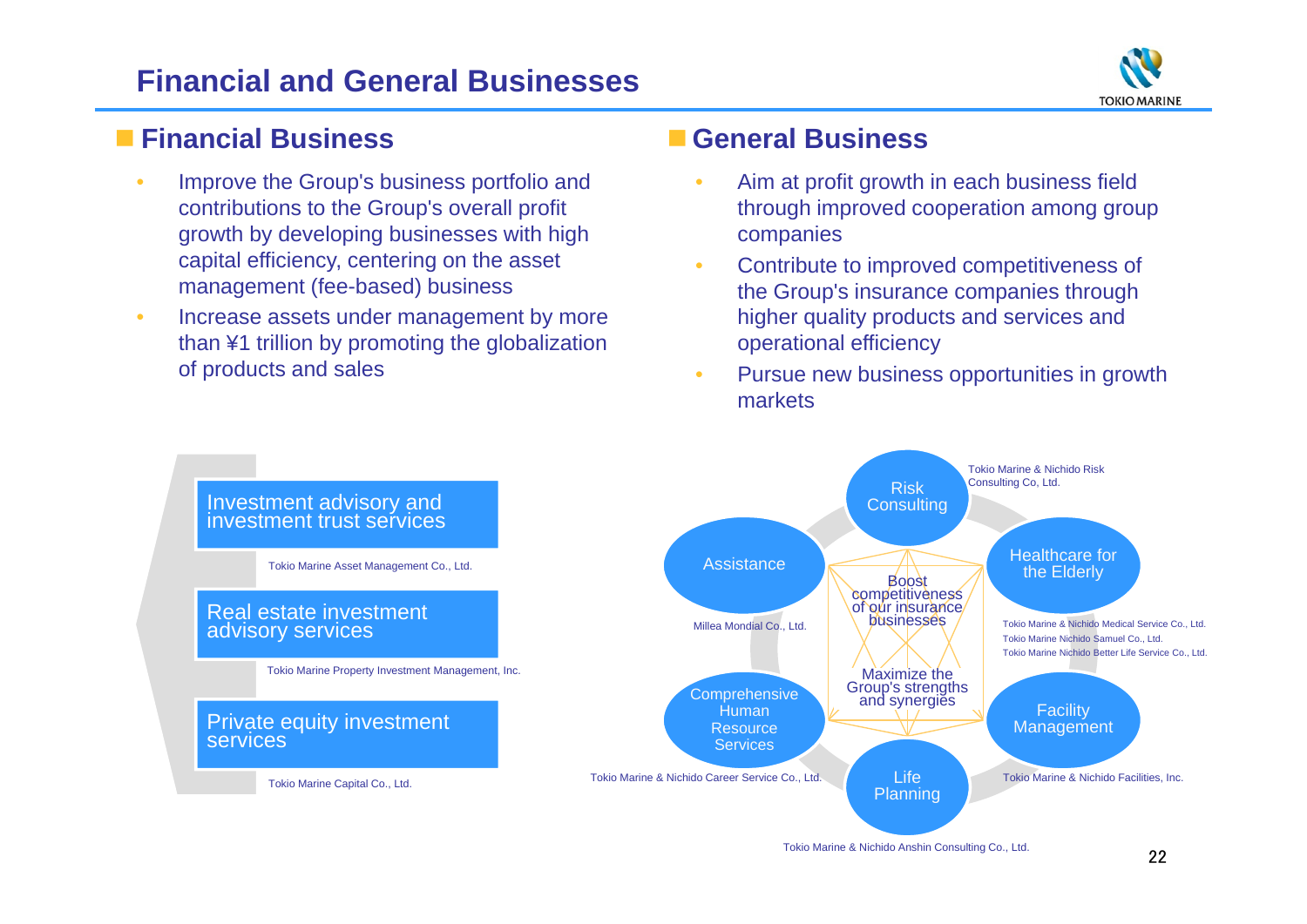

- Domestic Non-Life
- Domestic Life
- International Insurance
- Financial & General
- Asset Management Strategy
- Enterprise Risk Management (ERM) Return to Shareholders
- References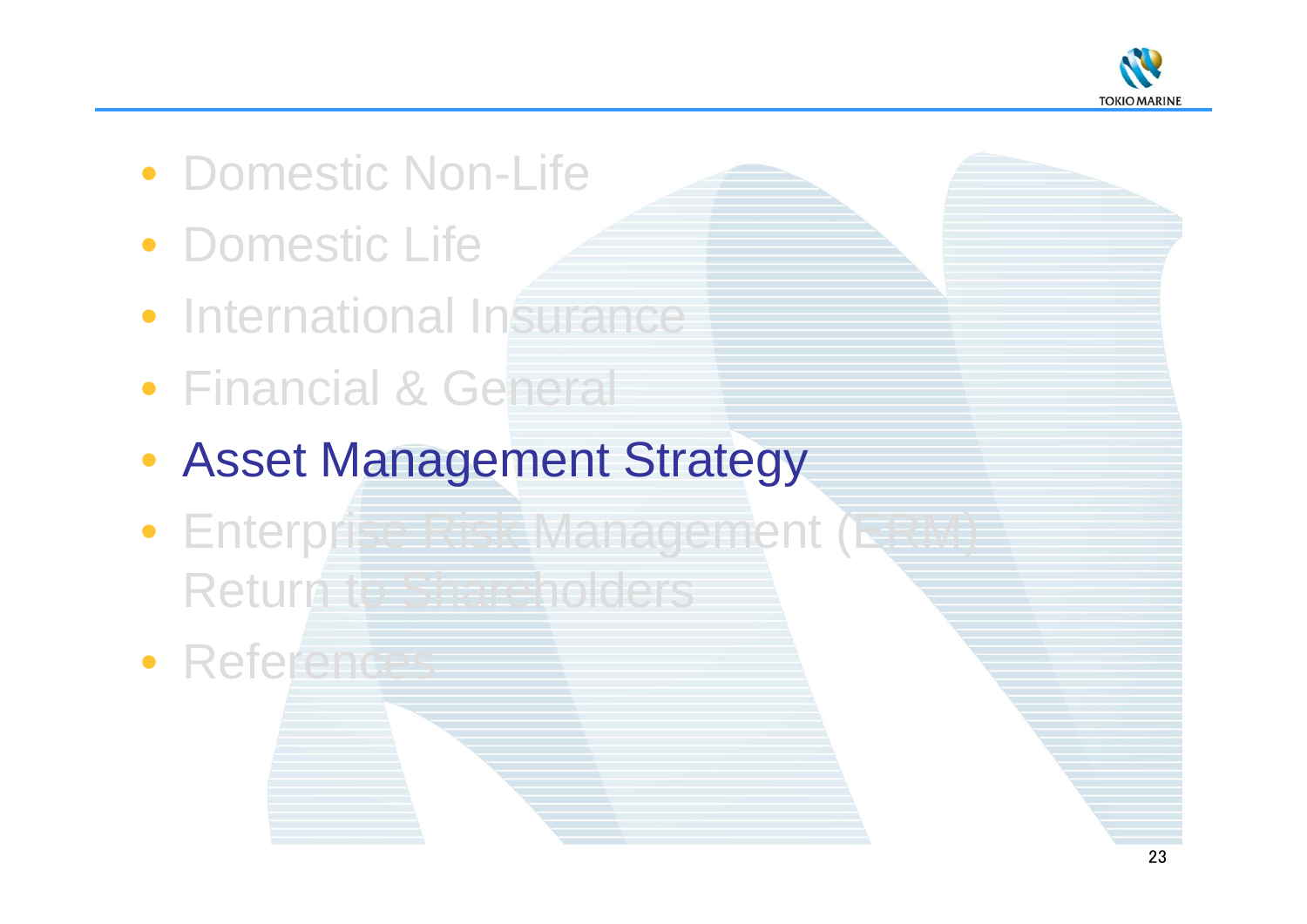# **Asset Management Strategy: Tokio Marine Group**



#### **Principles of the Group Asset Management Strategy**

• **Each Group company aims to contribute to the improvement of the Group's corporate value by conducting investment operations that take into account the circumstances of their insurance liabilities and capital, as well as their business area and strategy**

• **A core principle is the maintenance of sufficient liquidity and stability for claim payments**

• **In principle, ALM investments are executed such that assets support long-term insurance liabilities**

 **Assets not used for ALM should be managed with the goal of improving profitability within the range of risk deemed acceptable in light of the insurance liabilities, financial base and investment environments for each Group company**

**Support by TMHD**

- • **Provide global support for risk management by Group companies and unify risk-measurement methods under group-wide ERM**
- • **Provide expert investment advice to support newly acquired companies and newly opened overseas branches as they build up their operations**
- • **Promote ties among Group companies mainly through regional overseas investment committees**

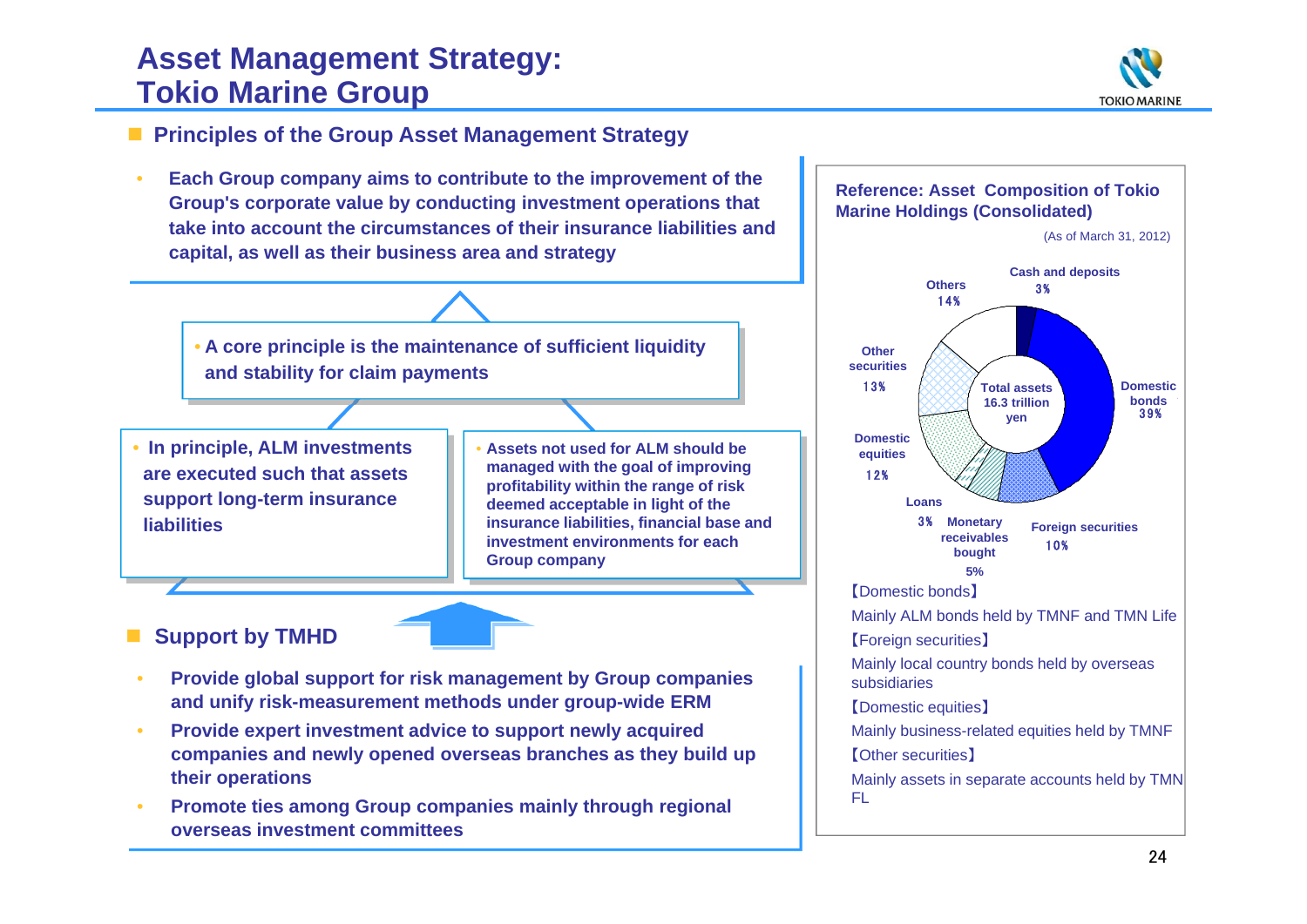# **Asset Management Strategy: TMNF**



- Our Views of Financial Market Conditions
	- • **Global financial markets are expected to remain uncertain, influenced by governments' monetary and fiscal policies and response to the European sovereign debt problems**
	- • **Highly liquid asset management is required in order to be prepared for insurance claims, in light of frequent natural disasters**
- **Asset Management Policy**
	- • **Increase NAV in the medium- to long-term while securing liquid assets and stable profits necessary for an insurer**
	- •**Maintain a strong and sound financial foundation**



(Note) "Others" include real estate (mainly for own use ) and noninvestment assets.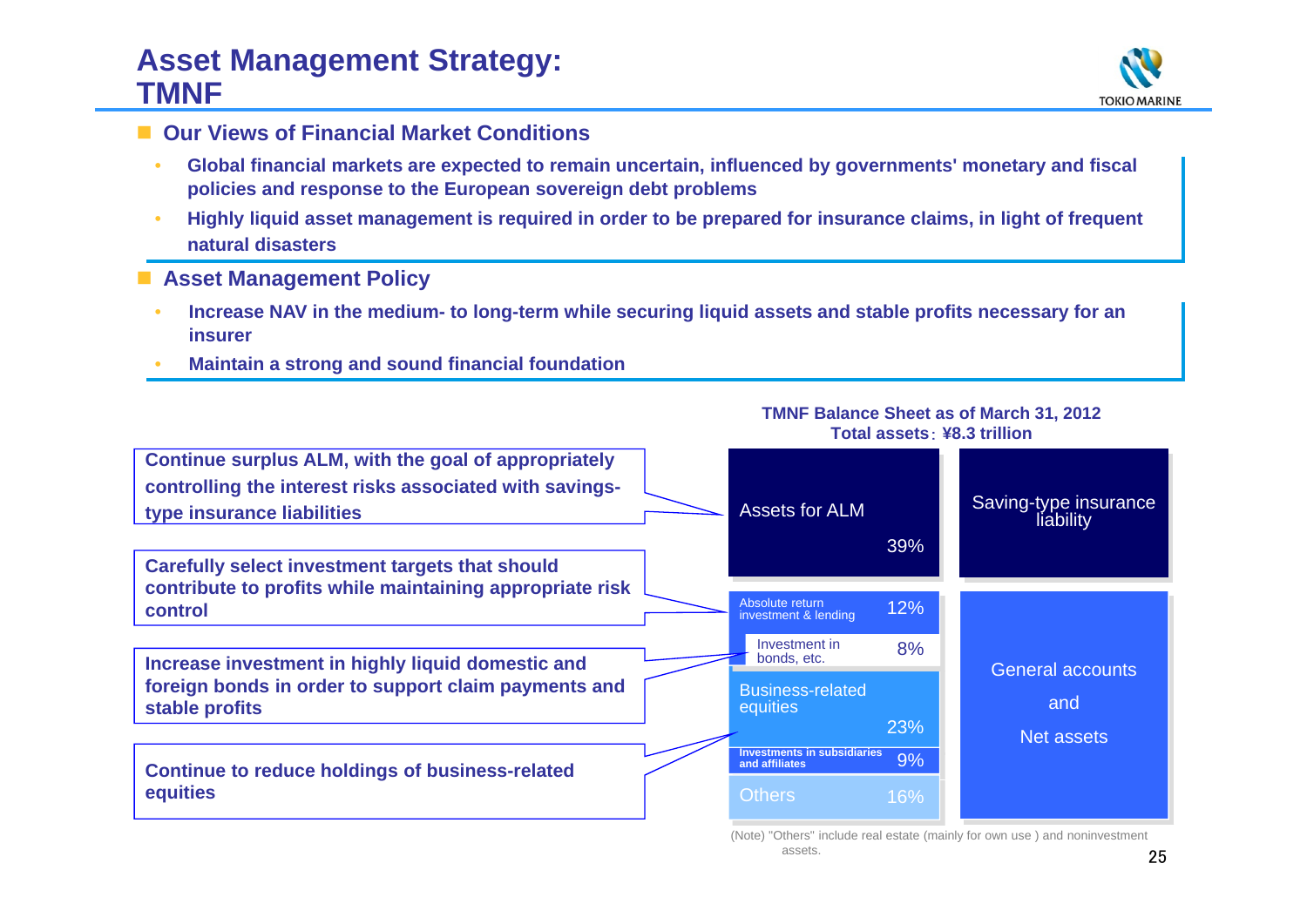

- Domestic Non-Life
- Domestic Life
- International Insurance
- Financial & General
- Asset Management Strategy
- Enterprise Risk Management (ERM) Return to Shareholders
- References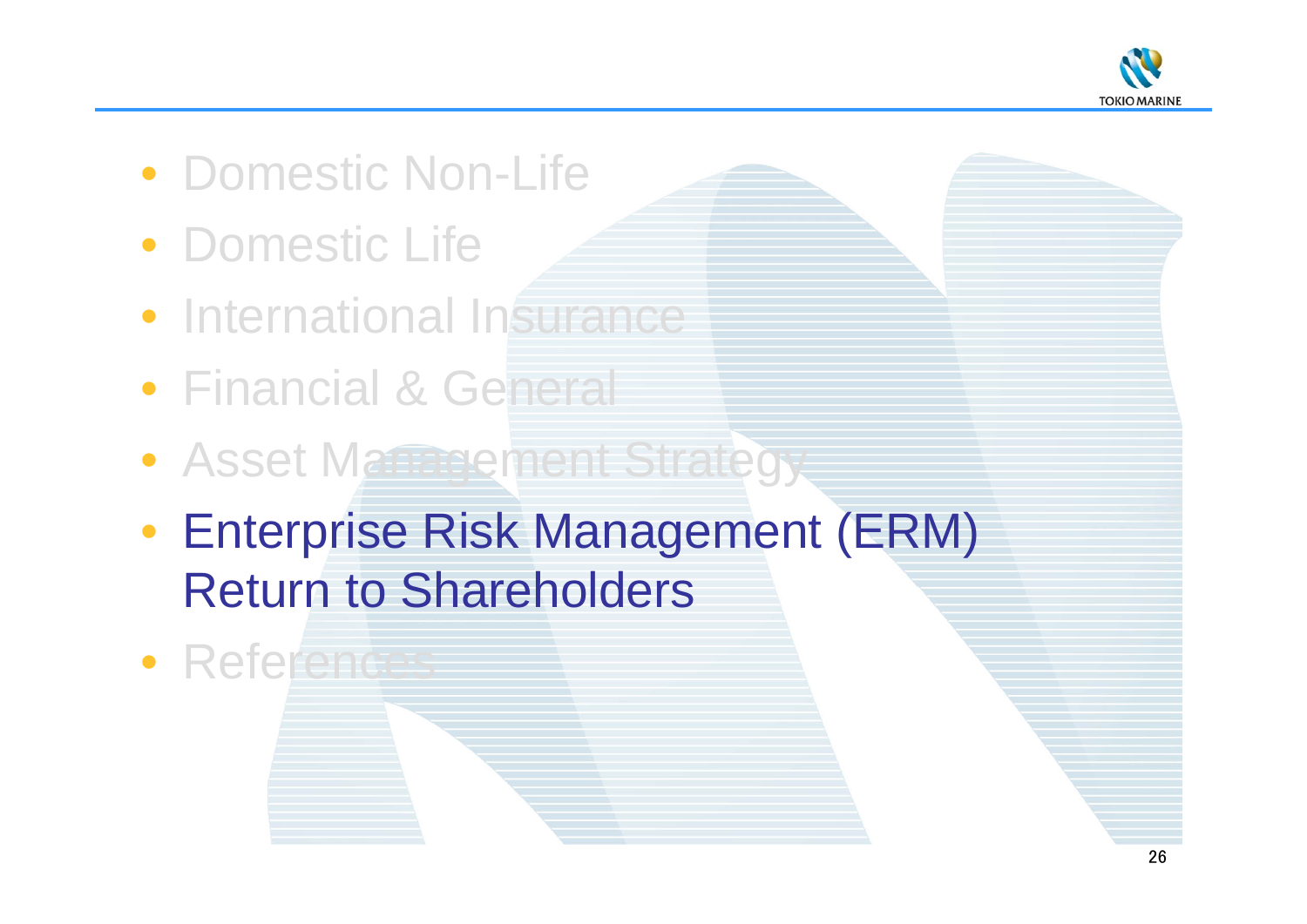



mainly through ALM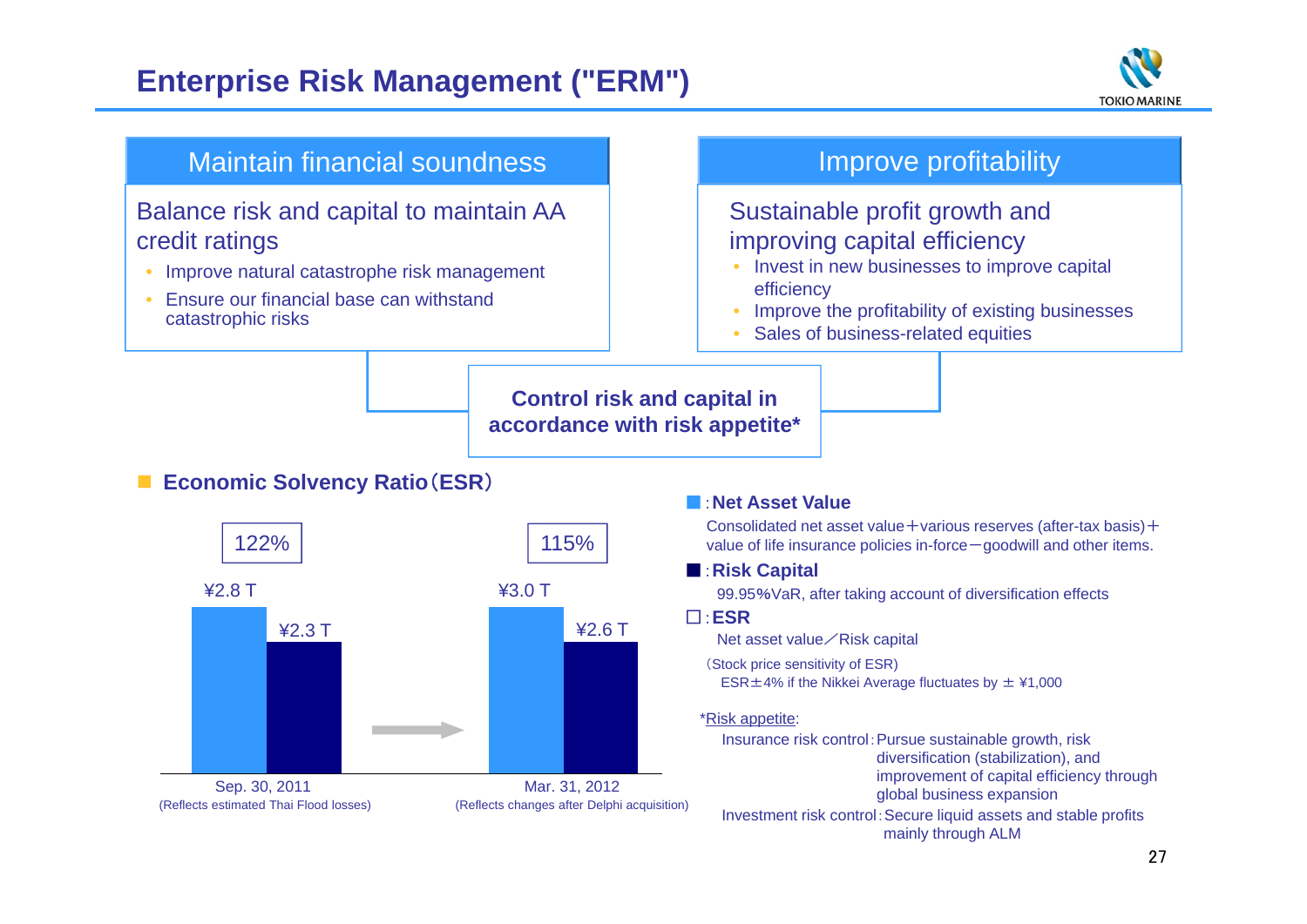# **Return to Shareholders**



**Attractive dividends**

**Flexible share repurchases**

■ The primary means of shareholder returns is dividends, which we plan to increase in line with **profit growth**

+

- The target payout ratio level is 40% to 50% of average adjusted earnings (excluding EV)
- Consistent with past practice, we intend to conduct share repurchases in a flexible manner based **on a comprehensive assessment of market conditions, our capital levels, business investment opportunities and other relevant factors**

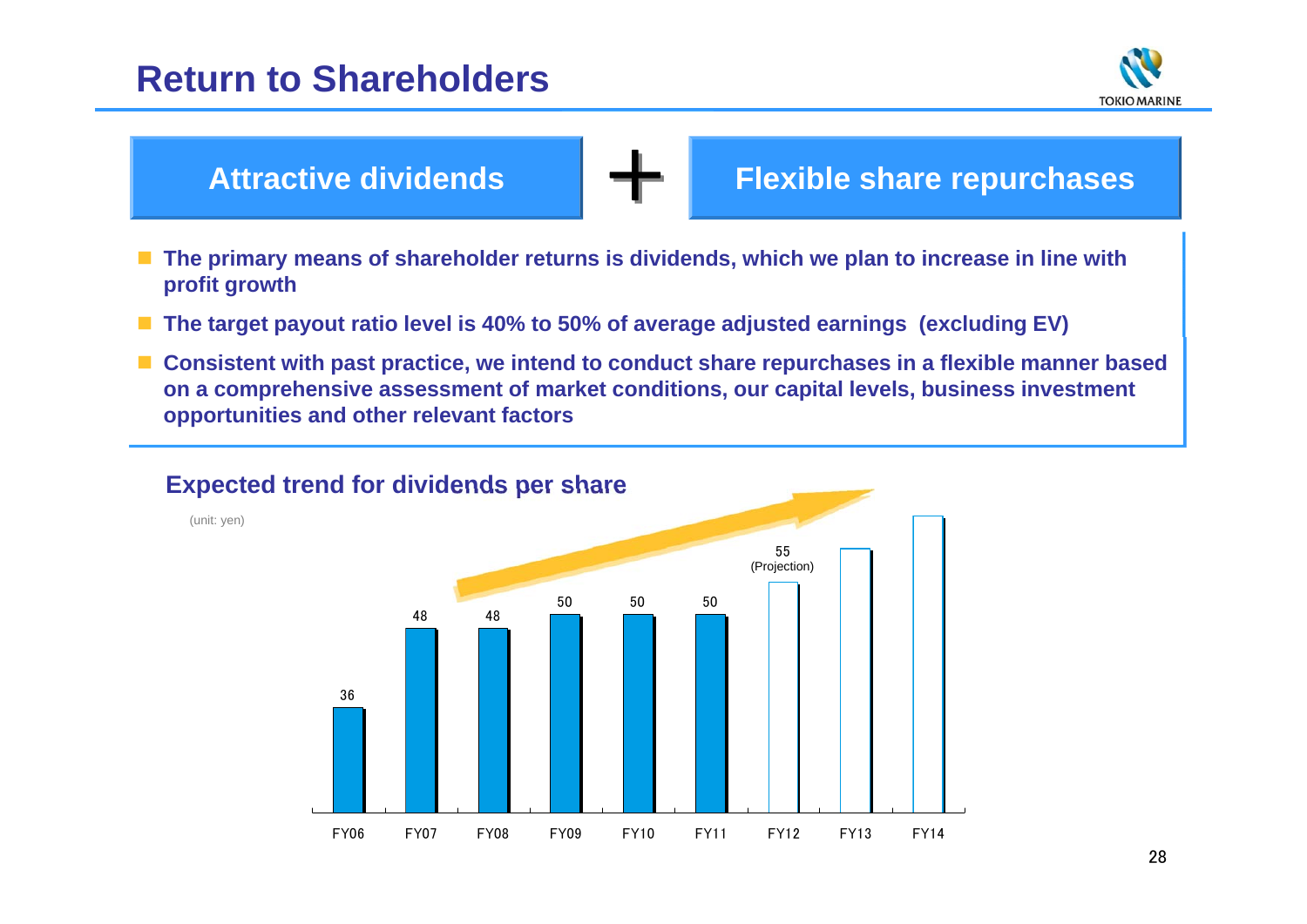

- Domestic Non-Life
- Domestic Life
- **International Insurance**
- Financial & General
- Asset Management Strategy
- Enterprise Risk Management (ERM) Return to Shareholders
- References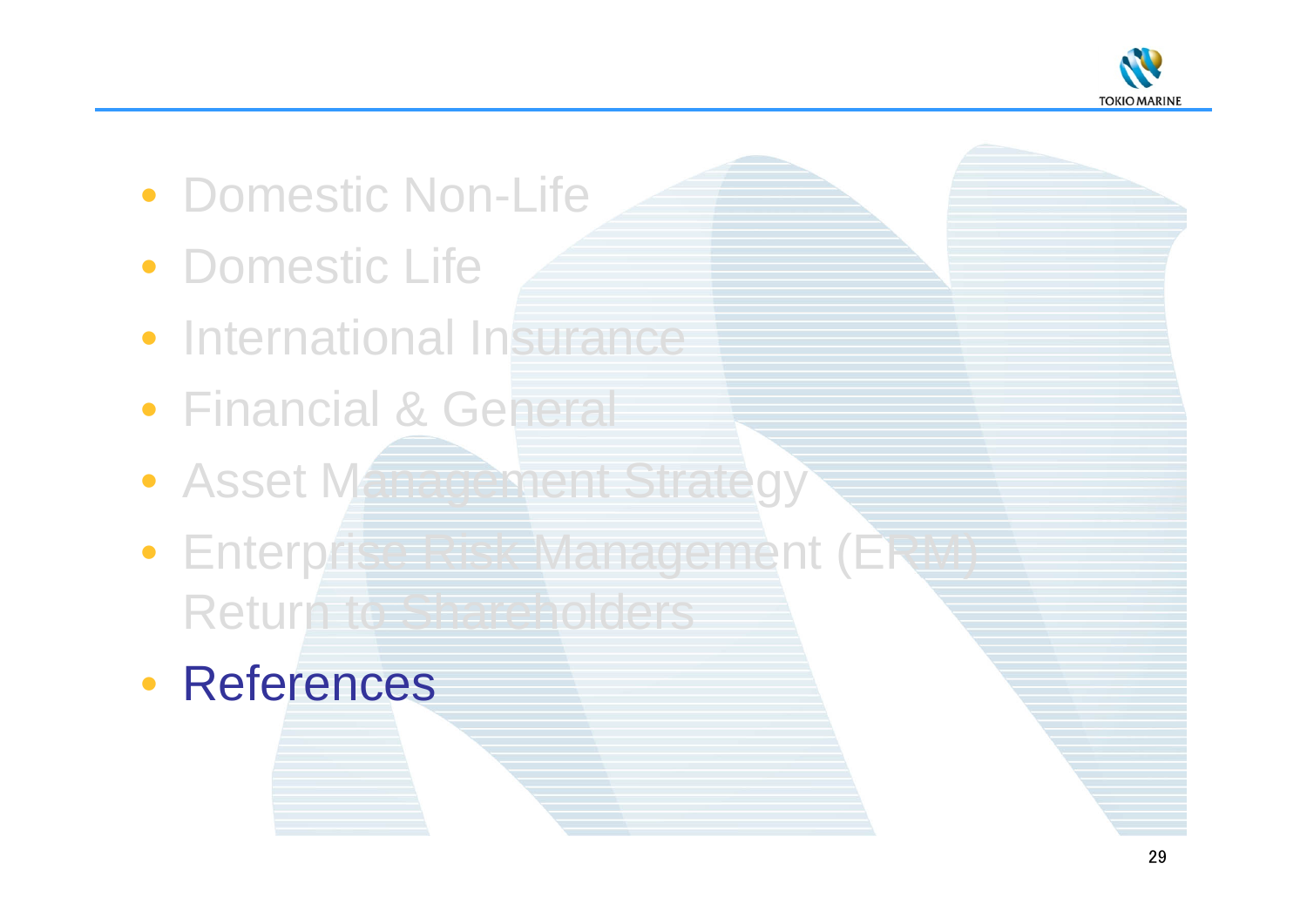### **Reference (1) Review of the prior Mid-Term Business Plan and the progress of Initiatives**



|                                                                                  | <b>Major Focuses</b>                                                                                                                                                                                                                      | <b>Review</b>                                                                                                                                                                                                                                                                                                                                                                                                                                          |
|----------------------------------------------------------------------------------|-------------------------------------------------------------------------------------------------------------------------------------------------------------------------------------------------------------------------------------------|--------------------------------------------------------------------------------------------------------------------------------------------------------------------------------------------------------------------------------------------------------------------------------------------------------------------------------------------------------------------------------------------------------------------------------------------------------|
| profit growth<br><b>Quality improvement</b><br>in order to maintain<br>sustained | Quality enhancements in all aspects of our business<br><b>activities</b><br>Easy-to-understand and user-friendly products and<br><b>services</b><br>• Accurate and speedy operational processes<br>• Sound financial base and other areas | . Quality was improved as originally planned<br>• However, we fell short of achieving the profit growth by the end of FY2011<br>because steps for the Business Renovation Project and other actions for<br>proper business operations required time<br>On the other hand, a majority of Group companies and business<br>segments exceeded their target premium growth by the end of FY2011                                                             |
| global management<br><b>Enhancement of</b><br>structure                          | ● Establishment of ERM<br>● Target dividend payout ratio:<br>40% ~ 50% of average core adjusted earnings<br>● Reduction of business-related equities                                                                                      | ● Research, infrastructure development, and global risk-diversification to<br>enhance ERM all progressed as expected<br>. The lessons learned from Thai Flood and other incidents highlighted the<br>importance of accumulating non-modelled risks and integrated<br>management of underwriting<br>Dividends paid exceeded the target level every year during the prior<br>medium term<br>Sales of business-related equities exceeded the target level |
| Quantitative<br>targets                                                          | ●Target adjusted earnings: ¥220 billion<br>●Target adjusted ROE: 6% or above                                                                                                                                                              | ●In FY2011: Adjusted earnings: -¥19.5 B, Adjusted ROE: -0.7%<br>• Adjusted earnings were significantly lower than target mainly due to a<br>high occurrence of natural disasters and greater-than-expected<br>deterioration of profitability in auto insurance and other lines                                                                                                                                                                         |
|                                                                                  |                                                                                                                                                                                                                                           | Diroction of Initiativos                                                                                                                                                                                                                                                                                                                                                                                                                               |

#### **Direction of Initiatives**

| Globally enhance risk diversification to improve our management<br><b>structure</b>                                                                                    |
|------------------------------------------------------------------------------------------------------------------------------------------------------------------------|
| Continue to reduce holdings of business-related equities<br>Respond to ever-changing capital requirements (solvency margin regulations) and accounting standard (IFRS) |
|                                                                                                                                                                        |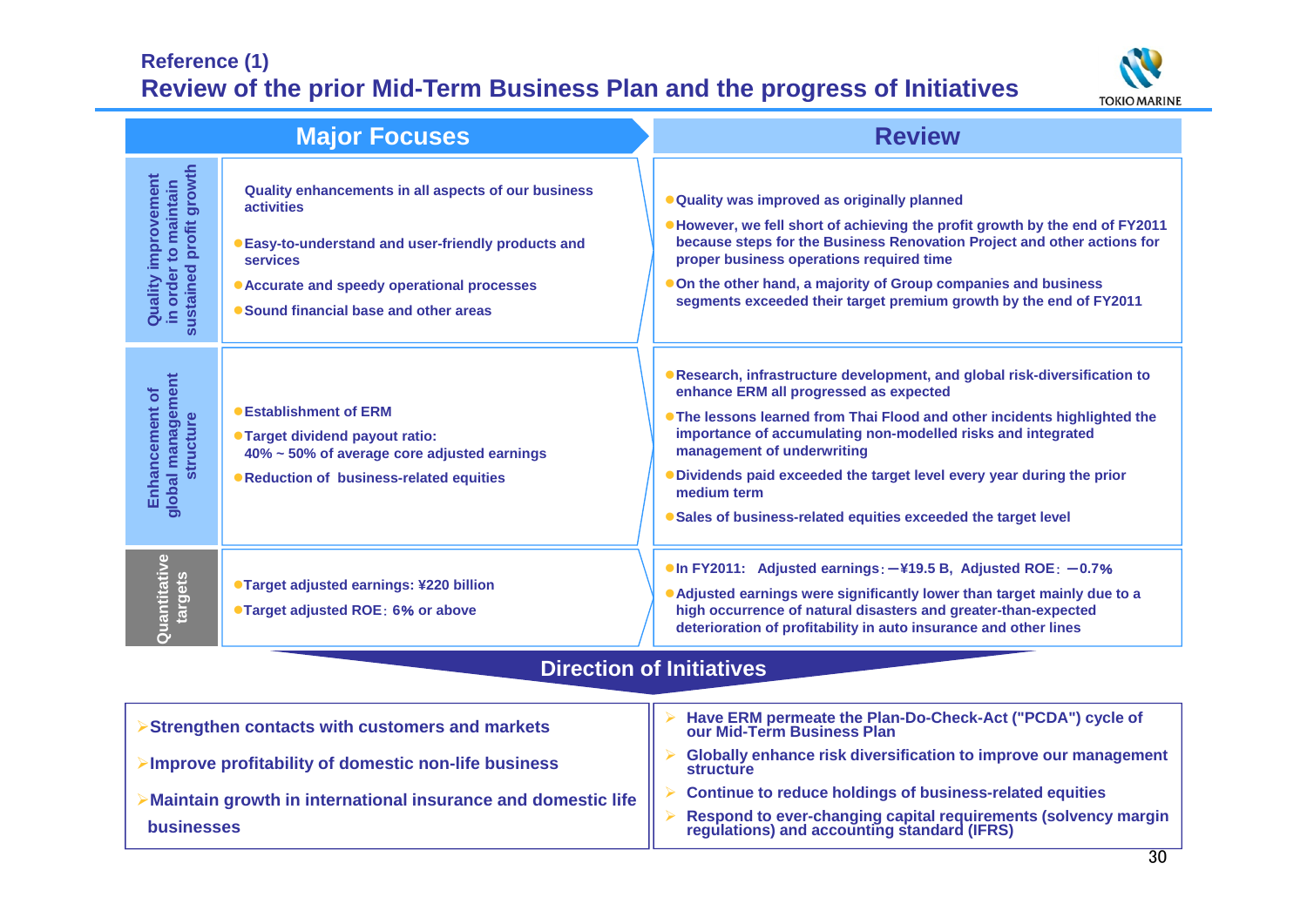

|                                              |         | FY2002       | FY2003       | <b>FY2004</b> | <b>FY2005</b>    | <b>FY2006</b> | <b>FY2007</b> | <b>FY2008</b>  | <b>FY2009</b>                                                                                                                          | <b>FY2010</b> | FY2011                        |
|----------------------------------------------|---------|--------------|--------------|---------------|------------------|---------------|---------------|----------------|----------------------------------------------------------------------------------------------------------------------------------------|---------------|-------------------------------|
| Ordinary income                              |         |              |              |               |                  |               |               |                | 2,929.0 bn yen 2,775.7 bn yen 2,899.4 bn yen 3,399.9 bn yen 4,218.5 bn yen 3,710.0 bn yen 3,503.1 bn yen 3,570.8 bn yen 3,288.6 bn yen |               | 3,415.9 bn yen                |
| Net income                                   |         | 56.6 bn yen  | 111.4 bn yen | 67.6 bn yen   | 89.9 bn yen      | 93.0 bn yen   | 108.7 bn yen  | 23.1 bn yen    | 128.4 bn yen                                                                                                                           | 71.9 bn yen   | 6.0 bn yen                    |
| Adjusted earnings                            |         | 105.0 bn yen | 172.1 bn yen | 51.8 bn yen   | 138.7 bn yen     | 169.7 bn yen  | 143.2 bn yen  | $-52.5$ bn yen | 165.4 bn yen                                                                                                                           | 72.0 bn yen   | $-19.5$ bn yen                |
| Adjusted ROE                                 | $*1$    | 3.8%         | 5.9%         | 1.6%          | 3.7%             | 3.8%          | 3.5%          | $-1.7%$        | 5.8%                                                                                                                                   | 2.4%          | $-0.7\%$                      |
| Dividend total                               |         | 18.5 bn yen  | 19.7 bn yen  | 18.9 bn yen   | 25.2 bn yen      | 29.8 bn yen   | 38.7 bn yen   | 38.0 bn yen    | 39.4 bn yen                                                                                                                            |               | 38.6 bn yen 38.3 bn yen (est) |
| Dividend per share                           | *2      | $20$ yen     | $22$ yen     | $22$ yen      | $30 \text{ yen}$ | 36 yen        | 48 yen        | 48 yen         | 50 yen                                                                                                                                 | 50 yen        | $50$ yen $(e^{st})$           |
| Share repurchase                             | *3      | —            | 100.0 bn yen | 92.4 bn yen   | 70.1 bn yen      | 85.0 bn yen   | 90.0 bn yen   | 50.0 bn yen    |                                                                                                                                        | 50.0 bn yen   |                               |
| Sales of business related<br>equity holdings |         | 260.0 bn yen | 130.0 bn yen | 170.0 bn yen  | 120.0 bn yen     | 45.0 bn yen   | 60.0 bn yen   | 50.0 bn yen    | 95.0 bn yen                                                                                                                            | 187.0 bn yen  | 206.0 bn yen                  |
| Share price                                  | $*_{4}$ | 1,472 yen    | 3,240 yen    | 3,120 yen     | 4,660 yen        | 4,360 yen     | 3,680 yen     | 2,395 yen      | $2,633$ yen                                                                                                                            | $2,224$ yen   | 2,271 yen                     |
| Market capitalization                        | *4      |              |              |               |                  |               |               |                | 1,363.0 bn yen 2,896.6 bn yen 2,683.2 bn yen 3,930.8 bn yen 3,594.9 bn yen 2,960.6 bn yen 1,926.8 bn yen 2,118.3 bn yen 1,789.3 bn yen |               | 1,827.1 bn yen                |

\*1 FY2005: excludes the effects including assumption changes in calculating EV of domestic life

\*2 All figures are shown as a basis after a share-split 1-500 in Sep. 2006

\*3 On a repurchase year basis. FY2006 figure excludes 57.8 billion yen of stock exchange between Nisshin Fire

\*4 All share prices are shown as a basis after a share-split 1-500 in Sep. 2006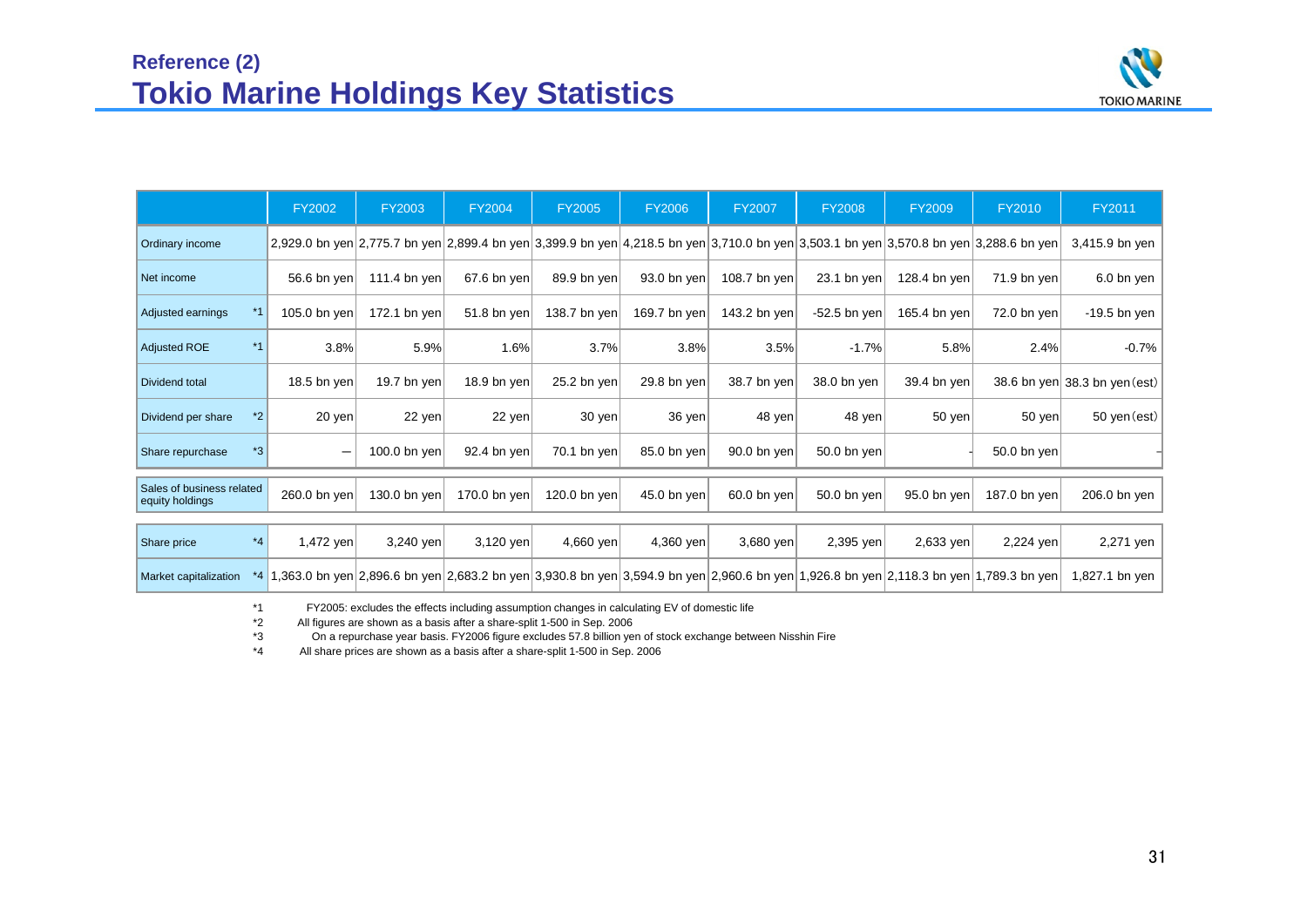

#### **Adjusted earnings**/**Core adjusted earnings and return to shareholders**

|                                  |                                          | (unit: billions of yen, unless otherwise stated below) |       |       |         |       |       |               |
|----------------------------------|------------------------------------------|--------------------------------------------------------|-------|-------|---------|-------|-------|---------------|
|                                  |                                          | 2005                                                   | 2006  | 2007  | 2008    | 2009  | 2010  | 2011          |
|                                  | Adjusted earnings                        | 138.7                                                  | 169.7 | 143.2 | $-52.5$ | 165.4 | 72.0  | $-19.5$       |
| Adjusted earnings (excluding EV) |                                          | 104.1                                                  | 121.5 | 128.1 | 4.7     | 113.4 | 44.5  | $-35.4$       |
|                                  | Average adjusted earnings (excluding EV) | 90.0                                                   | 90.0  | 100.0 | 80.0    | 85.0  | 70.0  | 80.0          |
|                                  | Total distributions to shareholders      | 95.3                                                   | 114.8 | 128.7 | 88.0    | 39.4  | 88.6  | $38.3$ (est)  |
|                                  | Dividend total                           | 25.2                                                   | 29.8  | 38.7  | 38.0    | 39.4  | 38.6  | $38.3$ (est)  |
|                                  | Dividend per share                       | 30yen                                                  | 36yen | 48yen | 48yen   | 50yen | 50yen | $50$ yen(est) |
|                                  | Payout ratio $*$                         | 28%                                                    | 33%   | 39%   | 48%     | 46%   | 55%   | $48%$ (est)   |
|                                  | Share repurchases <sup>*</sup>           | 70.1                                                   | 85.0  | 90.0  | 50.0    | ٠     | 50.0  |               |

\*1: Excluding effects from the Great East Japan Earthquake and Thai Flood

\*2: Percentage of average adjusted earnings (excluding EV)

\*3: On a repurchase year basis. FY2006 figure excludes 57.8 billion yen of stock exchange between Nisshin Fire.

#### $\mathcal{L}^{\text{max}}$ **BPS and PBR of Tokio Marine HD**

|                                                                                     | 2006/3E  | 2007/3E  | 2008/3E  | 2009/3E  | 2010/3E | 2011/3E  | 2012/3E |
|-------------------------------------------------------------------------------------|----------|----------|----------|----------|---------|----------|---------|
| Adjusted number of issued and outstanding shares<br>(thousands of shares)           | 840,234  | 823,337  | 802,231  | 787,562  | 787,605 | 766,820  | 766,928 |
| Share price (yen)                                                                   | 4,660    | 4,360    | 3,680    | 2,395    | 2,633   | 2,224    | 2,271   |
| Percentage change                                                                   | 49.4%    | $-6.4%$  | $-15.6%$ | - 34.9%  | 9.9%    | $-15.5%$ | 2.1%    |
| (Reference) TOPIX                                                                   | 1,728.16 | 1,713.61 | 1,212.96 | 773.66   | 978.81  | 869.38   | 854.35  |
| Percentage change                                                                   | 46.2%    | $-0.8%$  | $-29.2%$ | $-36.2%$ | 26.5%   | - 11.2%  | $-1.7%$ |
| Shareholders' equity after tax on a financial<br>accounting basis (billions of yen) | 3,209.8  | 3,398.4  | 2,563.5  | 1,627.8  | 2,169.0 | 1,886.5  | 1,839.7 |
| BPS on a financial accounting basis (yen)                                           | 3,820    | 4,128    | 3,195    | 2,067    | 2,754   | 2,460    | 2,399   |
| PBR on a financial accounting basis                                                 | 1.22     | 1.06     | 1.15     | 1.16     | 0.96    | 0.90     | 0.95    |
| Adjusted capital (billions of yen)                                                  | 4,238.7  | 4,585.8  | 3,605.9  | 2,564.2  | 3,160.8 | 2,918.3  | 2,829.9 |
| BPS on an adjusted basis (yen)                                                      | 5,040    | 5,570    | 4,490    | 3,260    | 4,010   | 3,810    | 3,690   |
| PBR on an adjusted basis                                                            | 0.92     | 0.78     | 0.82     | 0.73     | 0.66    | 0.58     | 0.62    |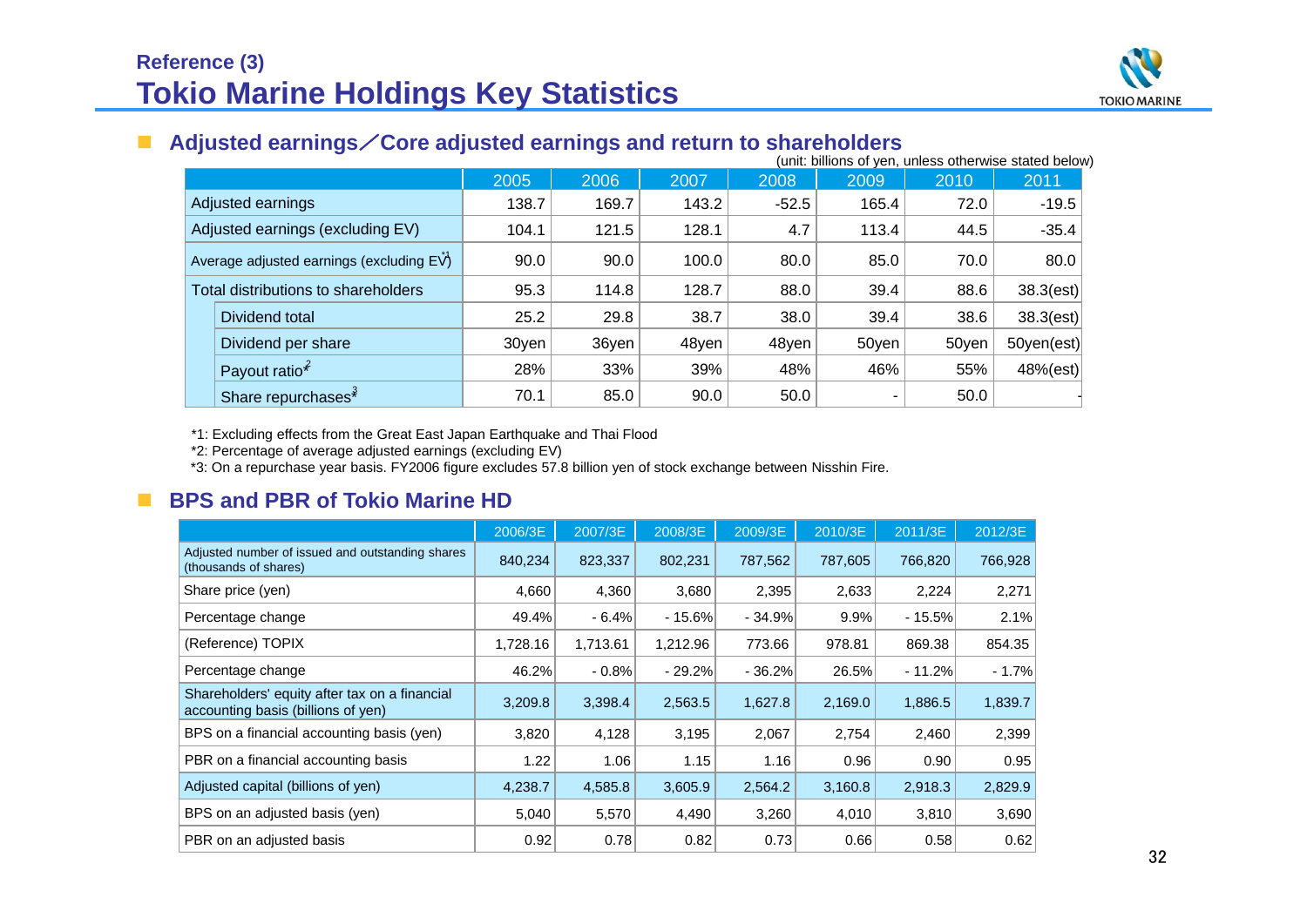

**Ordinary income** (unit: billions of yen, except for %)

|                                                    | FY2010         | FY2011         |         |          |
|----------------------------------------------------|----------------|----------------|---------|----------|
|                                                    | <b>Results</b> | <b>Results</b> | Change  | YoY      |
| <b>TMHD Consolidated (Ordinary income)</b>         | 3,288.6        | 3,415.9        | 127.3   | 3.9%     |
| <b>TMHD Consolidated (Net premiums written)</b>    | 2,272.1        | 2,324.4        | 52.3    | 2.3%     |
| Tokio Marine & Nichido (Net premiums written)      | 1,742.7        | 1,783.0        | 40.2    | 2.3%     |
| Nisshin Fire (Net premiums written)                | 134.0          | 136.6          | 2.5     | 1.9%     |
| <b>TMHD Consolidated (Life insurance premiums)</b> | 405.3          | 344.5          | $-60.8$ | $-15.0%$ |
| TMN Life (Insurance premiums and other)            | 475.9          | 505.5          | 29.6    | 6.2%     |
| TMN FL (Insurance premiums and other)              | 113.4          | 21.8           | $-91.6$ | $-80.8%$ |

**Ordinary profit Conservation** (unit: billions of yen, except for %)

|                                                      | <b>FY2010</b>  | FY2011         |         |            |
|------------------------------------------------------|----------------|----------------|---------|------------|
|                                                      | <b>Results</b> | <b>Results</b> | Change  | YoY        |
| <b>TMHD Consolidated</b>                             | 126.5          | 160.3          | 33.7    | 26.7%      |
| <b>Tokio Marine &amp; Nichido</b>                    | 145.7          | 212.1          | 66.3    | 45.5%      |
| <b>Nisshin Fire</b>                                  | 2.5            |                | .6      | 67.3%      |
| <b>TMN Life</b>                                      | 94             | 20.8           | 11.4    | 121.0%     |
| <b>TMN FL</b>                                        | -23            | $-14.9$        | $-12.5$ |            |
| Overseas subsidiaries                                | 60 2           | -42 3          | -102.6  | $-170.2\%$ |
| Adjustment relating to natural disasters in 1QFY2011 | -33.4          |                | 66.9    |            |
| Financial and general business subsidiaries          | . .9           | . .ხ           | -0.3    | $-19.4\%$  |

#### **Net income**

(unit: billions of yen, except for %)

|                          | <b>FY2010</b>  | FY2011         |         |          |
|--------------------------|----------------|----------------|---------|----------|
|                          | <b>Results</b> | <b>Results</b> | Change  | YoY      |
| <b>TMHD Consolidated</b> | 74<br>1.9      | 6.0            | $-65.9$ | $-91.7%$ |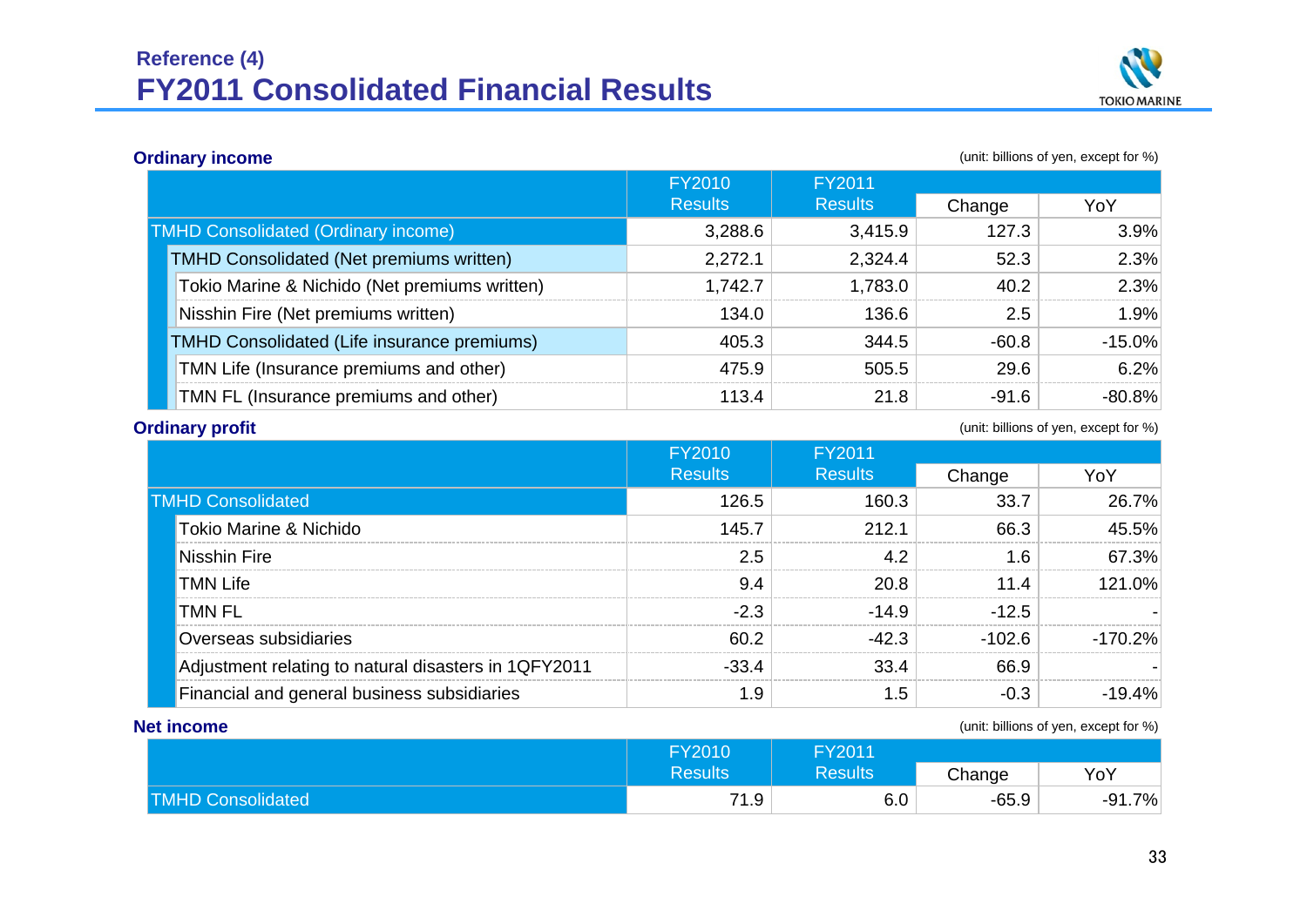

**Ordinary income** (unit: billions of yen, except for %)

|                                            |                                                    | <b>FY2011</b>  | <b>FY2012</b>      |         |          |
|--------------------------------------------|----------------------------------------------------|----------------|--------------------|---------|----------|
|                                            |                                                    | <b>Results</b> | <b>Projections</b> | Change  | YoY      |
| <b>TMHD Consolidated (Ordinary income)</b> |                                                    | 3,415.9        |                    |         |          |
|                                            | <b>TMHD Consolidated (Net premiums written)</b>    | 2,324.4        | 2,490.0            | 165.5   | 7.1%     |
|                                            | Tokio Marine & Nichido (Net premiums written)      | 1,783.0        | 1,840.0            | 56.9    | $3.2\%$  |
|                                            | Nisshin Fire (Net premiums written)                | 136.6          | 138.2              | 1.5     | 1.2%     |
|                                            | <b>TMHD Consolidated (Life insurance premiums)</b> | 344.5          | 430.0              | 85.4    | 24.8%    |
|                                            | TMN Life (Insurance premiums and other)            | 505.5          | 543.4              | 37.9    | 7.5%     |
|                                            | TMN FL (Insurance premiums and other)              | 21.8           | 9.4                | $-12.3$ | $-56.7%$ |

**Ordinary profit Construction Construction Construction Construction Construction (unit: billions of yen, except for %)** 

|                                                      | <b>FY2011</b>  | <b>FY2012</b>      |         |            |
|------------------------------------------------------|----------------|--------------------|---------|------------|
|                                                      | <b>Results</b> | <b>Projections</b> | Change  | YoY        |
| <b>TMHD Consolidated</b>                             | 160.3          | 165.0              | 4.6     | 2.9%       |
| <b>Tokio Marine &amp; Nichido</b>                    | 212.1          | 117.0              | $-95.1$ | $-44.8%$   |
| Nisshin Fire                                         | 4.2            |                    | $-20$   | -47.8%     |
| <b>TMN Life</b>                                      | 20.8           | 22.8               |         | $9.2\%$    |
| <b>TMN FL</b>                                        | $-14.9$        | $-17.5$            | -25     |            |
| Overseas subsidiaries                                | $-42.3$        |                    | 23.4    |            |
| Adjustment relating to natural disasters in 1QFY2011 | 33.4           |                    | $-33.4$ | $-100.0\%$ |
| Financial and general business subsidiaries          | l .5           |                    | 0.8     | 54.5%      |

#### **Net income**

(unit: billions of yen, except for %)

|                          | <b>FY2011</b>  | <b>FY2012</b>      |        |          |
|--------------------------|----------------|--------------------|--------|----------|
|                          | <b>Results</b> | <b>Projections</b> | Change | YoY      |
| <b>TMHD Consolidated</b> | 6.0            | 105.0              | 98.9   | 1,649.5% |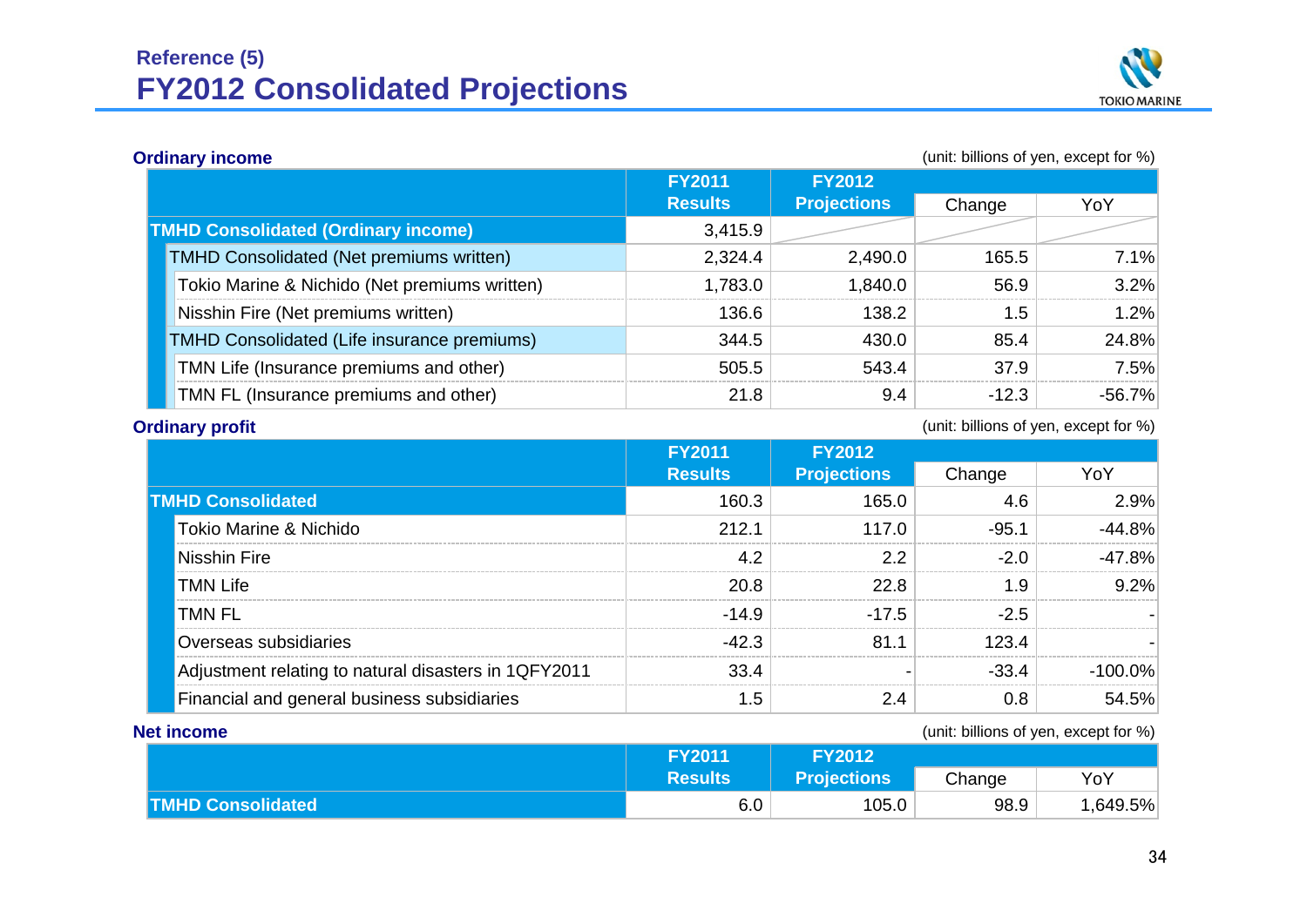# **Reference (6) International Insurance Business FY2012 Projections**



#### ■ Net Premiums Written

|                                                             | FY2011<br><b>Results</b> | FY2012<br>Projections  | YoY                      |  | FY2011<br><b>Results</b> | FY2012<br>Projections  | YoY                      |
|-------------------------------------------------------------|--------------------------|------------------------|--------------------------|--|--------------------------|------------------------|--------------------------|
| Applied FX rate                                             | As of end-<br>Dec 2011   | As of end-<br>Mar 2012 | Change                   |  | As of end-<br>Dec 2011   | As of end-<br>Mar 2012 | Change                   |
| Philadelphia                                                | 158.1                    | 191.0                  | 21%                      |  | 13.2                     | 21.0                   | 59%                      |
| Delphi                                                      | $\overline{\phantom{a}}$ | 67.0                   | $\overline{\phantom{0}}$ |  | $\overline{\phantom{0}}$ | 8.0                    |                          |
| North America                                               | 42.3                     | 46.0                   | 9%                       |  | 7.2                      | 4.0                    | $-44%$                   |
| Kiln Group                                                  | 76.7                     | 97.0                   | 26%                      |  | $-5.0$                   | 13.0                   |                          |
| Europe & Middle<br>East                                     | 16.3                     | 19.0                   | 17%                      |  | $-0.6$                   | 1.0                    |                          |
| South & Central<br>America                                  | 60.4                     | 74.0                   | 23%                      |  | 0.7                      | 2.0                    | 186%                     |
| Asia                                                        | 56.5                     | 67.0                   | 19%                      |  | $-52.2$                  | 7.0                    | $\overline{\phantom{m}}$ |
| Reinsurance                                                 | 56.1                     | 70.0                   | 25%                      |  | $-3.3$                   | 11.0                   |                          |
| Total Non-Life                                              | 466.7                    | 631.0                  | 35%                      |  | $-39.7$                  | 67.0                   | $\qquad \qquad -$        |
| Life                                                        | 32.9                     | 41.0                   | 25%                      |  | $1.0$                    | 2.0                    | 100%                     |
| Home Office Expenses                                        |                          |                        |                          |  | $-1.1$                   | $-1.0$                 |                          |
| Total                                                       | $\overline{\phantom{m}}$ | $\qquad \qquad -$      | $\overline{\phantom{0}}$ |  | $-39.9$                  | 68.0                   |                          |
| Adjustment relating to<br>natural disasters in 1Q<br>FY2011 |                          |                        | $\overline{\phantom{0}}$ |  | 27.9                     | $\qquad \qquad -$      |                          |
| Total<br>(After adjustment)                                 | 499.7                    | 672.0                  | 34%                      |  | $-11.9$                  | 68.0                   |                          |
| Total<br>(Excluding FX effects)                             | 499.7                    | 627.0                  | 25%                      |  | $-11.9$                  | 63.0                   |                          |
|                                                             |                          |                        |                          |  |                          |                        |                          |

#### **Adjusted Earnings**

| (unit: billions of yen)<br>(unit: billions of yen) |                                     |               |                                        |                   |                                     |                   |
|----------------------------------------------------|-------------------------------------|---------------|----------------------------------------|-------------------|-------------------------------------|-------------------|
| 2011<br>sults<br>$f$ end $-$                       | FY2012<br>Projections<br>As of end- | YoY<br>Change | FY2011<br><b>Results</b><br>As of end- |                   | FY2012<br>Projections<br>As of end- | YoY<br>Change     |
| 2011                                               | Mar 2012                            |               | Dec 2011                               |                   | Mar 2012                            |                   |
| 158.1                                              | 191.0                               | 21%           |                                        | 13.2              | 21.0                                | 59%               |
| $\overline{\phantom{0}}$                           | 67.0                                |               |                                        | $\qquad \qquad -$ | 8.0                                 | $\qquad \qquad -$ |
| 42.3                                               | 46.0                                | $9\%$         |                                        | 7.2               | 4.0                                 | $-44%$            |
| 76.7                                               | 97.0                                | 26%           |                                        | $-5.0$            | 13.0                                | —                 |
| 16.3                                               | 19.0                                | 17%           |                                        | $-0.6$            | 1.0                                 |                   |
| 60.4                                               | 74.0                                | 23%           |                                        | 0.7               | 2.0                                 | 186%              |
| 56.5                                               | 67.0                                | 19%           |                                        | $-52.2$           | 7.0                                 | $\qquad \qquad -$ |
| 56.1                                               | 70.0                                | 25%           |                                        | $-3.3$            | 11.0                                |                   |
| 466.7                                              | 631.0                               | 35%           |                                        | $-39.7$           | 67.0                                |                   |
| 32.9                                               | 41.0                                | 25%           |                                        | 1.0               | 2.0                                 | 100%              |
|                                                    |                                     |               |                                        | $-1.1$            | $-1.0$                              |                   |
|                                                    | -                                   | —             |                                        | $-39.9$           | 68.0                                | $\qquad \qquad -$ |
|                                                    |                                     |               |                                        | 27.9              |                                     |                   |
| 499.7                                              | 672.0                               | 34%           |                                        | $-11.9$           | 68.0                                |                   |
| 499.7                                              | 627.0                               | 25%           |                                        | $-11.9$           | 63.0                                |                   |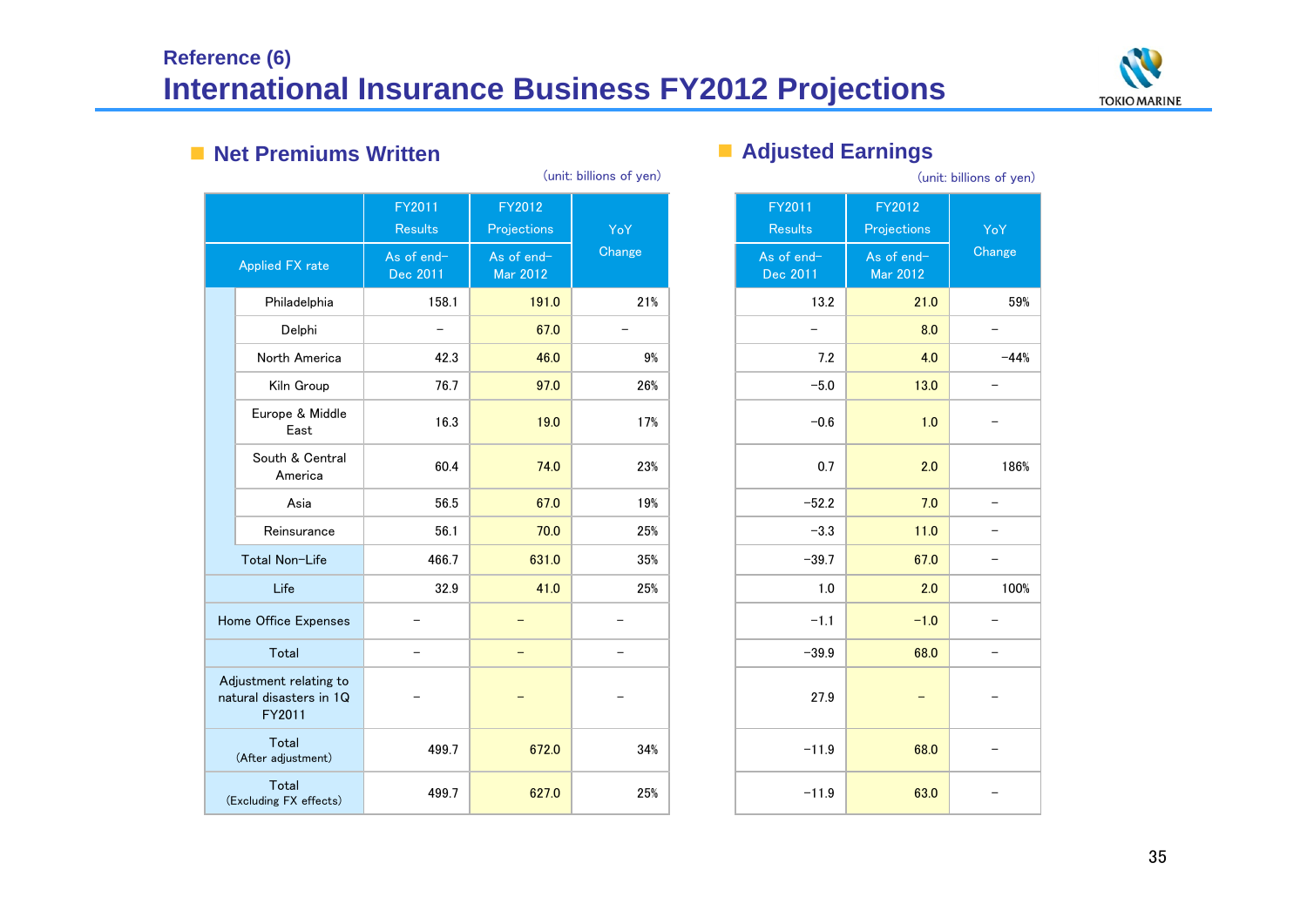

#### International Insurers

|                 |                             | (unit:billions of yen) |
|-----------------|-----------------------------|------------------------|
| <b>Rank</b>     | Company                     | <b>Market Cap</b>      |
| 1               | <b>BERKSHIRE HATHAWAY</b>   | 16,620.6               |
| $\overline{2}$  | <b>CHINA LIFE</b>           | 6,061.7                |
| 3               | <b>AIG</b>                  | 4,568.9                |
| 4               | <b>ALLIANZ</b>              | 4,511.0                |
| 5               | <b>PING AN</b>              | 4,251.3                |
| 6               | <b>AIA</b>                  | 3,646.8                |
| 7               | <b>METLIFE</b>              | 3,272.6                |
| 8               | <b>ZURICH</b>               | 3,272.4                |
| 9               | <b>AXA</b>                  | 3,228.0                |
| 10              | <b>ING</b>                  | 2,637.0                |
| 11              | <b>PRUDENTIAL UK</b>        | 2,516.9                |
| 12              | PRUDENTIAL US               | 2,472.4                |
| 13              | <b>MUNICH RE</b>            | 2,242.6                |
| 14              | <b>CHINA PACIFIC</b>        | 2,182.8                |
| 15              | <b>ACE</b>                  | 2,039.4                |
| 16              | <b>MANULIFE</b>             | 2,013.2                |
| 17              | <b>GENERALI</b>             | 1,996.5                |
| 18              | <b>SWISS RE</b>             | 1,955.9                |
| 19              | <b>GREAT WEST</b>           | 1,928.3                |
| 20              | <b>TRAVELERS</b>            | 1,922.9                |
| $\overline{21}$ | <b>TOKIO MARINE HD</b>      | 1,827.1                |
| 22              | <b>AFLAC</b>                | $\overline{1,}775.1$   |
| 23              | POWER FINANCIAL             | 1,719.0                |
| 24              | <b>CHUBB</b>                | 1,548.4                |
| 25              | <b>MARSH &amp; MCLENNAN</b> | 1,478.4                |

### **International Institutions**

|                |                                 | (unit:billions of yen) |
|----------------|---------------------------------|------------------------|
| Rank           | Company                         | <b>Market Cap</b>      |
| 1              | <b>MITSUBISHI UFJ FG</b>        | 5,831.7                |
| $\overline{2}$ | <b>SUMITOMO MITSUI FG</b>       | 3,850.5                |
| $\overline{3}$ | <b>MIZUHO FG</b>                | 3,243.7                |
| 4              | <b>TOKIO MARINE HD</b>          | 1,827.1                |
| 5              | <b>NOMURA HD</b>                | 1,399.1                |
| 6              | <b>DAI-ICHI LIFE</b>            | 1,143.0                |
| 7              | <b>SUMITOMO MITSUI TRUST HD</b> | 1,096.5                |
| 8              | <b>MS&amp;AD INSURANCE HD</b>   | 1,076.0                |
| 9              | <b>RESONA HD</b>                | 958.2                  |
| 10             | <b>ORIX</b>                     | 871.0                  |
| 11             | <b>NKSJ HD</b>                  | 768.4                  |
| 12             | T&D HD                          | 653.5                  |
| 13             | <b>SONY FINANCIAL HD</b>        | 639.5                  |
| 14             | <b>SHIZUOKA BANK</b>            | 583.7                  |
| 15             | <b>DAIWA SECURITIES GROUP</b>   | 572.0                  |
| 16             | <b>BANK OF YOKOHAMA</b>         | 563.5                  |
| 17             | <b>CHIBA BANK</b>               | 472.8                  |
| 18             | <b>AOZORA BANK</b>              | 394.4                  |
| 19             | MITSUBISHI UFJ LEASE            | 326.1                  |
| 20             | <b>FUKUOKA FINANCIAL GROUP</b>  | 315.5                  |
| 21             | <b>CREDIT SAISON</b>            | 310.6                  |
| 22             | JOYO BANK                       | 307.1                  |
| 23             | <b>SHINSEI BANK</b>             | 297.0                  |
| 24             | <b>ACOM</b>                     | 295.2                  |
| 25             | <b>BANK OF KYOTO</b>            | 284.8                  |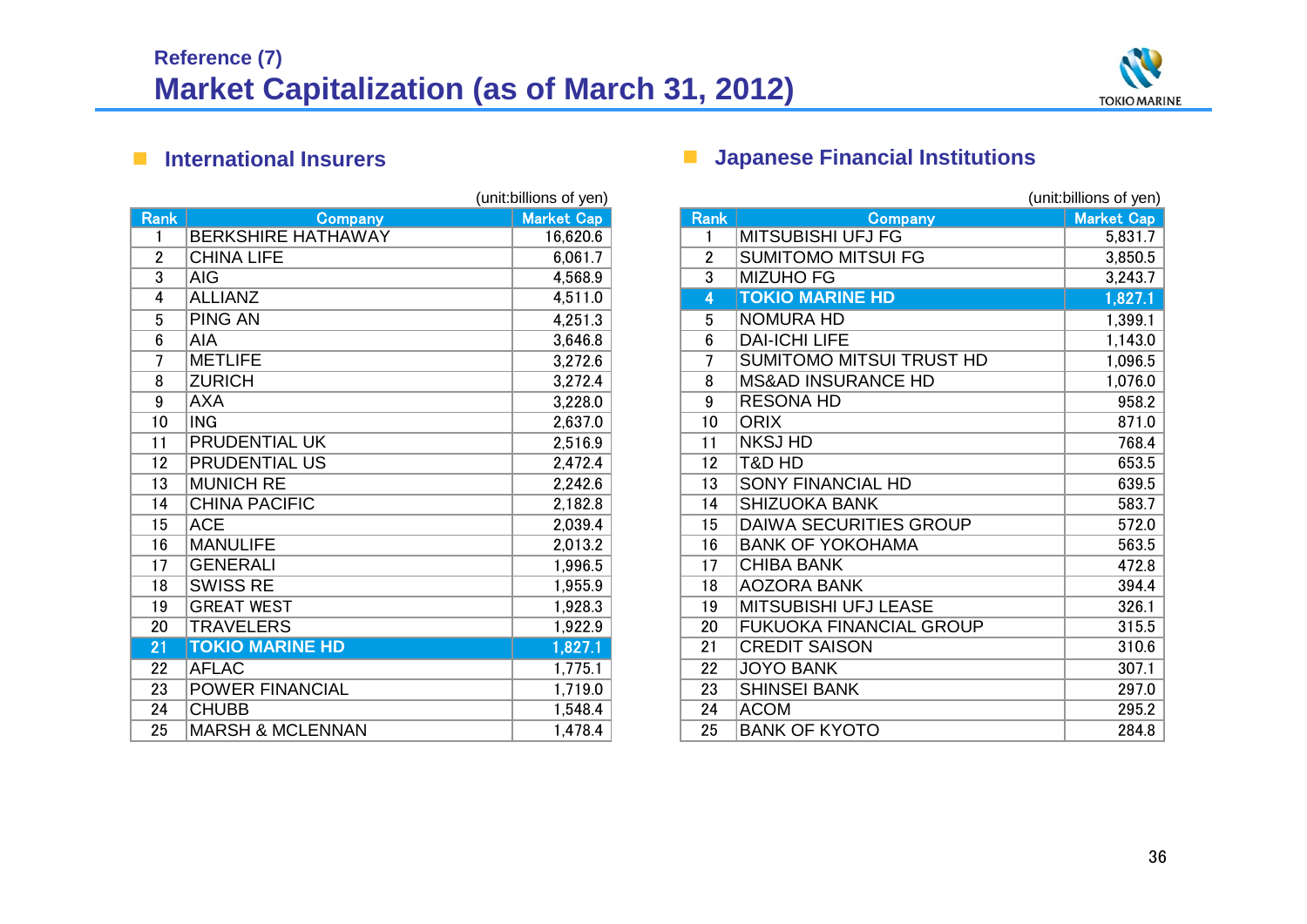

# **Premiums discount/loading rate by grade under the new grade rating system**



37**The discount rate applied to "policyholders that have made a claim" and "policyholders that have not made any claims" differs at grade 7 and above.**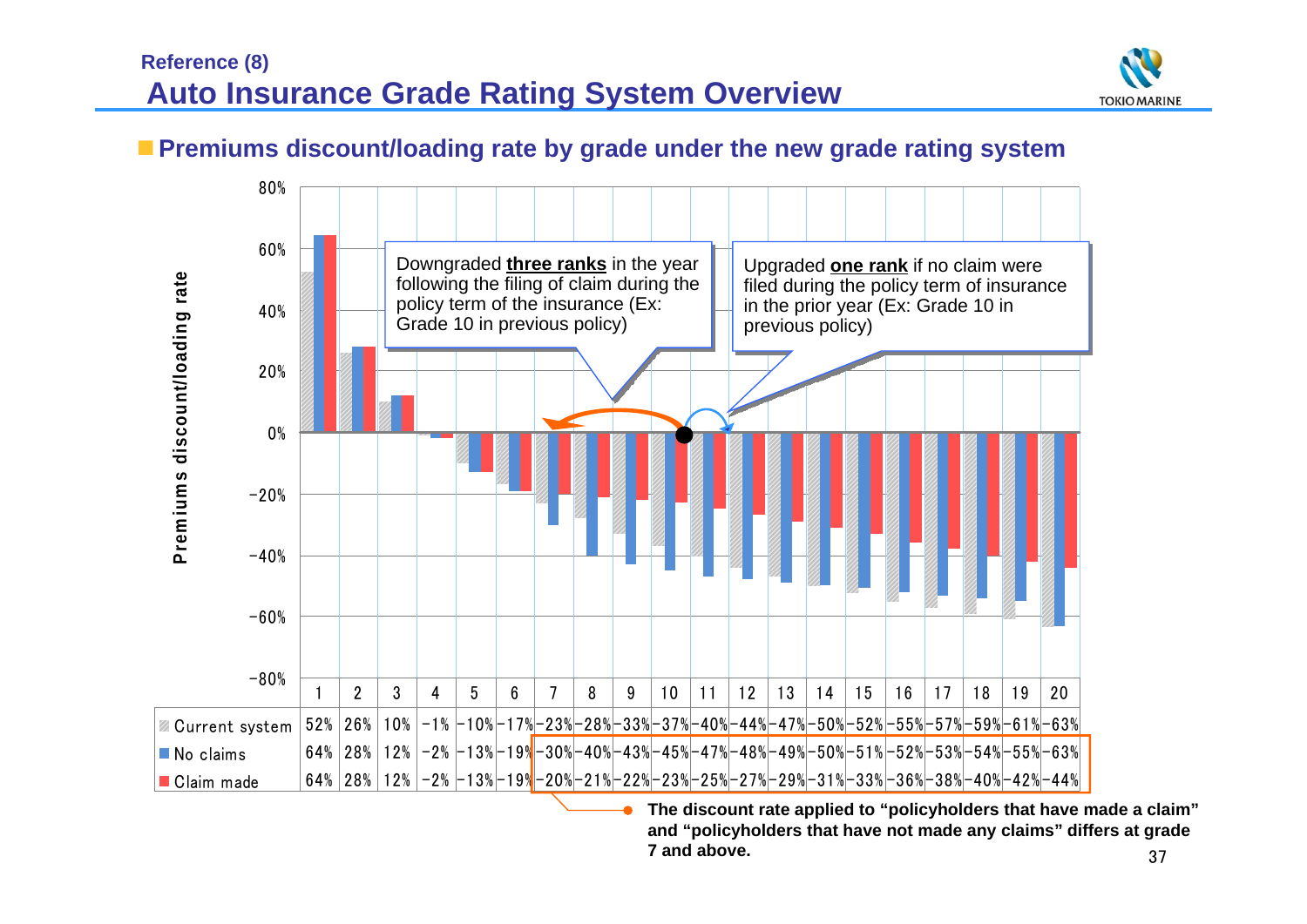# **Reference (9) Definition of Adjusted Earnings and Adjusted ROE**



#### **1. Adjusted earnings\*1**

(1) Property and casualty insurance business



(3) Other businesses … Net income determined following financial accounting principles

#### **2. Adjusted capital\*1 (average balance basis) 3. Adjusted ROE**



(1) Property and casualty insurance business



- \*1 Each adjustment is after-tax basis
- \*2 Reversals are subtracted
- \*3 ALM: Asset Liability Management Excluded as counter balance items against market value fluctuations of liabilities
- \*4 Calculations are based on a net income basis for life insurance companies in certain regions.
- \*5 EV: Embedded Value

An indicator that combines the net asset value and the net present value of profits generated form the existing policies

(3) Other businesses … Net assets determined following financial accounting principles